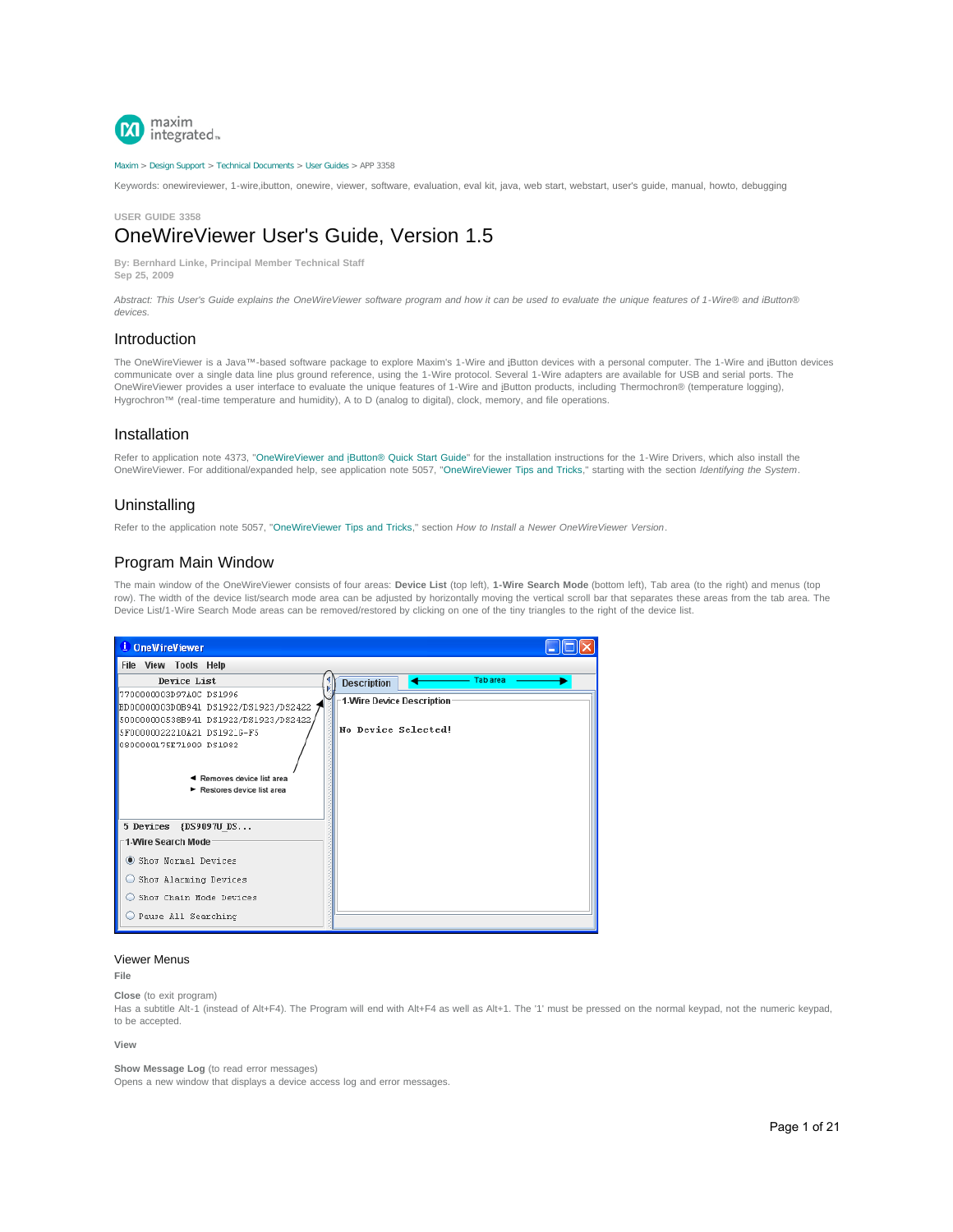**Show Tab in New Window** (to view multiple functions or devices simultaneously)

To use this function, first select a device, then select one of the available tabs. Then use Show Tab in New Window, which moves the selected tab into a window of its own. The main window will then revert back to the **Description** tab.

**Show Device Alternate Names** (to see alternate names in the device list) Example: Thermochron instead of DS1921G-F5 to the right of the ROM ID

#### **Tools**

**Pick Adapter** (to change the communication port and 1-Wire port adapter) Opens a new window for selecting one of several 1-Wire port adapters, port type, and port number. For more information see application note 5057, "[OneWireViewer Tips and Tricks](http://www.maximintegrated.com/an5057)," section *How to Change 1-Wire Adapters and Ports*.

## **XML Tagging** (to load device tags that can be displayed in the device list)

Opens a new window to select the file that holds the XML tags of the devices in use. See application note 158, "[1-Wire® Tagging with XML,](http://www.maximintegrated.com/an158)" for tag specification and how to create tag files that are compatible with the OneWireViewer.

#### **1-Wire Speed** (to select the preferred 1-Wire speed)

Allows selection of standard speed or overdrive speed. Most 1-Wire devices support both speed modes. To use overdrive speed, the port adapter must also support overdrive. If overdrive is selected and the port adapter does not support overdrive, an error message will appear when trying to access an overdrive-supporting 1- Wire device.

**Device Poll Rate** (to set the frequency at which the 1-Wire net is searched for devices) The rates are 1s, 5s, 10s, 30s, 1min, 5min, and immediate poll. The typical value is 1s, which yields the fastest response.

#### **Help**

**About** (displays the version numbers of the software components that comprise the OneWireViewer)

Opens a window that displays: the site from which the source code of the 1-Wire API and OneWireViewer can be downloaded; the API version; the version numbers of the various viewers; and the location of the onewireviewer.properties file on the local hard drive. The OneWireViewer is provided as a source code example in the [1-Wire API for Java Kit](http://www.maximintegrated.com/products/ibutton/software/1wire/1wire_api.cfm).

#### Viewer Window Areas

#### **Device List**

This is the area that displays the ROM IDs of devices on the network and the device part numbers/names. The 1-Wire Search Mode controls whether a device is included in the list. Devices that arrive on the network are appended at the bottom of the list. If XML tags have been defined (see the section *Viewer Menus, Tools, XML Tagging* above), the device list shows the tags instead of the part numbers/names. In addition, only the functionality associated with their tags is exercisable.

Below the device list, the total number of devices on the network and the type of port adapter are displayed. In this example, the adapter is a DS9097U. The { } brackets around the adapter name indicate that it uses a native TMEX driver.

**1-Wire Search Mode** (affects the contents of the device list) **Show Normal Devices**

When checked, the list shows all devices on the network.

#### **Show Alarming Devices**

When checked, the list shows only devices that respond to the Conditional Search ROM command, e.g., because of an alarming condition.

#### **Show Chain Mode Devices**

When checked, the list shows only devices that support the Chain Mode. This feature allows detecting the physical sequence of all the devices in a linear network that are wired for Chain Mode. An example device is the DS28EA00 1-Wire digital thermometer.

#### Pause All Searching (to stop/restart searching the network for arriving/departing devices)

When checked, the 1-Wire network is no longer searched. This minimizes the communication traffic on the network (e.g., to facilitate catching events with an oscilloscope), and freezes the content of the device list. An error message will be generated if one selects a device that has departed from the network. With the searching paused, one cannot access devices that have arrived because they are not included in the device list. To end the pause, check Show Normal Devices.

#### **Tab Area**

Once a device is selected, the Description tab appears with a short description of the device. Depending on the device, additional tabs may appear that provide access to the applicable device function viewers. See the Supported Devices table below for a list of devices and applicable device viewers.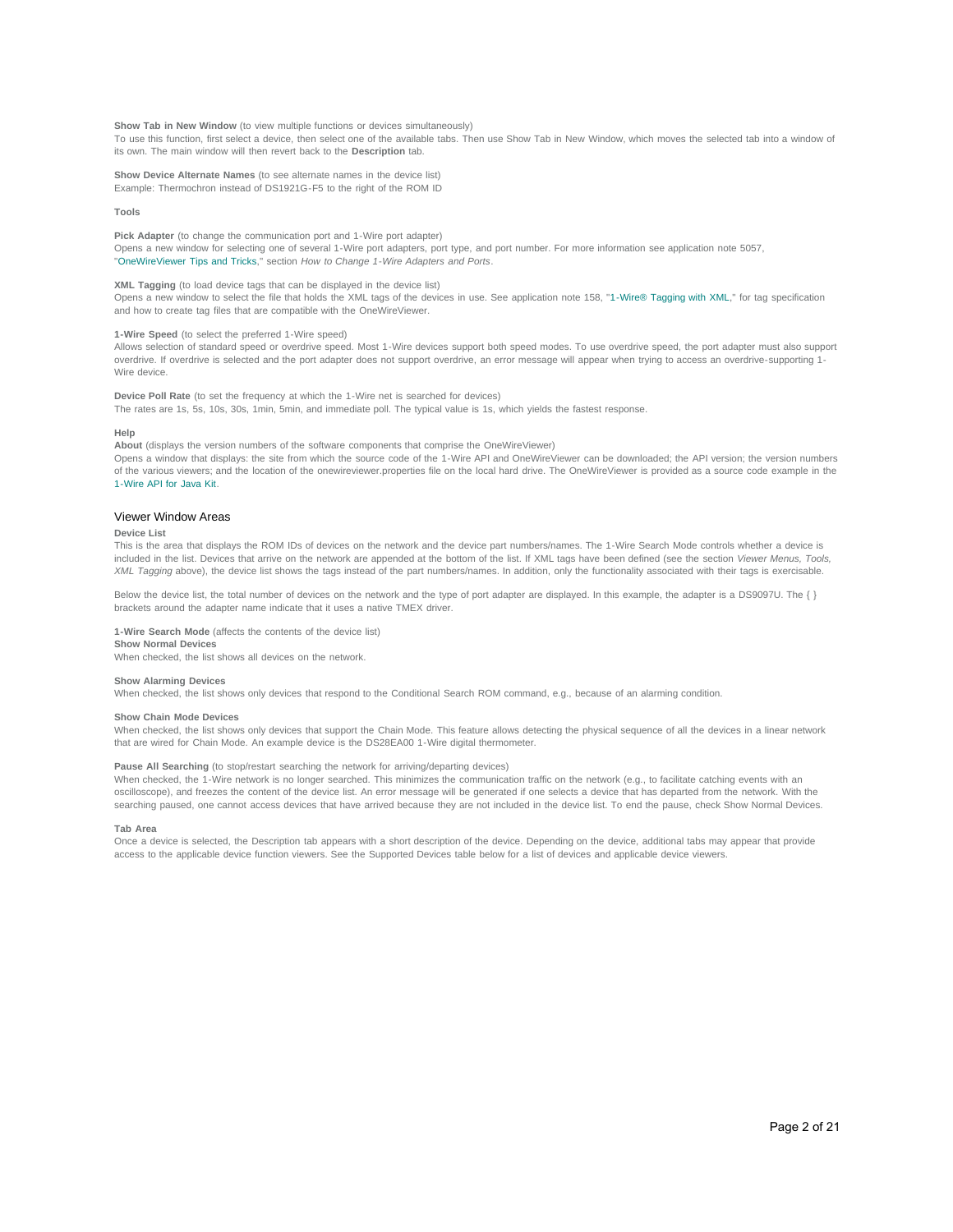| <sup>1</sup> OneWireViewer - 0800000175E71909 DS1982   |                                                                                                                       |  |  |  |  |  |
|--------------------------------------------------------|-----------------------------------------------------------------------------------------------------------------------|--|--|--|--|--|
| File View Tools Help                                   |                                                                                                                       |  |  |  |  |  |
| Device List                                            | <b>Description</b><br>File<br><b>Memory</b>                                                                           |  |  |  |  |  |
| 7700000003D97A0C DS1996                                | $\mathord{\hspace{1pt}\text{--}\hspace{1pt}}$ 1-Wire Device Description $\mathord{\hspace{1pt}\text{--}\hspace{1pt}}$ |  |  |  |  |  |
| BD00000003D0B941 DS1922/DS19                           | Applicable viewers for this device.                                                                                   |  |  |  |  |  |
| 500000000538B941 DS1922/DS19                           | Device Address: 0800000175E71909 (09 19 E7 75 01 00 00 08)                                                            |  |  |  |  |  |
| 5F00000022210A21 DS1921G-F5<br>0800000175E71909 DS1982 |                                                                                                                       |  |  |  |  |  |
|                                                        | <b>Name: DS1982</b>                                                                                                   |  |  |  |  |  |
|                                                        | Alternate Names: DS2502                                                                                               |  |  |  |  |  |
| The selected device is highlighted.                    |                                                                                                                       |  |  |  |  |  |
| HI.<br>$\mathbf{E}$                                    | Description: 1024 bit Electrically Programmable Read Only                                                             |  |  |  |  |  |
| 5 Devices {DS9097U DS                                  | Memory (EPROM) partitioned into four 256 bit pages. Each                                                              |  |  |  |  |  |
| 1-Wire Search Mode                                     | memory page can be permanently write-protected to prevent                                                             |  |  |  |  |  |
| Show Normal Devices                                    | tampering. Architecture allows software to patch data by<br>supersending a used page in favor of a newly programmed   |  |  |  |  |  |
| Show Alarming Devices                                  | page.                                                                                                                 |  |  |  |  |  |
| Show Chain Mode Devices                                | Area for viewer status information and error messages.                                                                |  |  |  |  |  |
| Pause All Searching                                    |                                                                                                                       |  |  |  |  |  |

The 1-Wire and iButton products support a broad set of features. The following table, sorted by family code, shows the applicable device function viewers.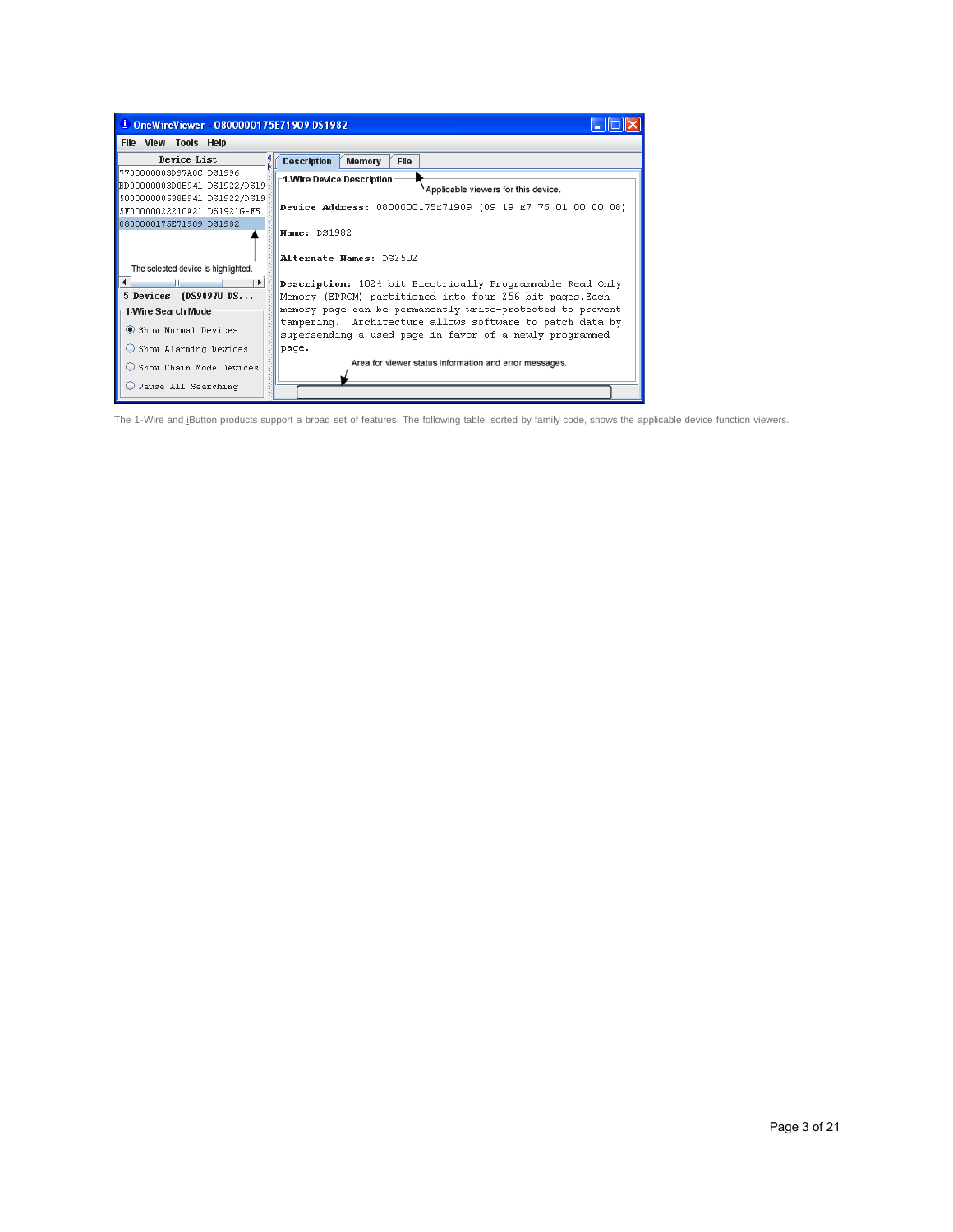| <b>Supported Devices</b>                    |                |             |                |             |                 |               |                                      |              |               |            |           |
|---------------------------------------------|----------------|-------------|----------------|-------------|-----------------|---------------|--------------------------------------|--------------|---------------|------------|-----------|
| <b>Supported</b><br><b>Devices</b>          | Family<br>Code | Thermochron | <b>Mission</b> | Temperature | <b>Humidity</b> | <b>Switch</b> | $\boldsymbol{\mathsf{A}}$<br>to<br>D | <b>Clock</b> | <b>Memory</b> | File       | Password  |
| <b>DS1990A.</b><br><b>DS1990R</b>           | 01             |             |                |             |                 |               |                                      |              |               |            |           |
| <b>DS1993L</b>                              | 06             |             |                |             |                 |               |                                      |              | $\sqrt{}$     | $\sqrt{}$  |           |
| <b>DS1992L</b>                              | 08             |             |                |             |                 |               |                                      |              | $\sqrt{}$     | $\sqrt{ }$ |           |
| DS1982,<br><b>DS2502</b>                    | 09             |             |                |             |                 |               |                                      |              | $\sqrt{}$     | $\sqrt{}$  |           |
| <b>DS1995L</b>                              | 0A             |             |                |             |                 |               |                                      |              | $\sqrt{}$     | $\sqrt{}$  |           |
| DS1985,<br><b>DS2505</b>                    | 0B             |             |                |             |                 |               |                                      |              | $\sqrt{}$     | $\sqrt{}$  |           |
| <b>DS1996L</b>                              | 0C             |             |                |             |                 |               |                                      |              | $\sqrt{}$     | $\sqrt{}$  |           |
| DS1920,<br><b>DS1820</b>                    | 10             |             |                | $\sqrt{}$   |                 |               |                                      |              |               |            |           |
| <b>DS2406</b>                               | 12             |             |                |             |                 | $\sqrt{}$     |                                      |              | $\sqrt{}$     | $\sqrt{}$  |           |
| DS1971.1<br><b>DS2430A1</b>                 | 14             |             |                |             |                 |               |                                      |              | $\sqrt{}$     | (v')       |           |
| <b>DS28E04</b>                              | 1C             |             |                |             |                 | $\sqrt{}$     |                                      |              | $\sqrt{}$     | Ą,         |           |
| <b>DS2450</b>                               | 20             |             |                |             |                 |               | $\sqrt{ }$                           |              |               |            |           |
| <b>DS1921</b>                               | 21             | $\sqrt{}$   |                | $\sqrt{}$   |                 |               |                                      | $\checkmark$ | $\sqrt{}$     | $\sqrt{}$  |           |
| <b>DS1822</b>                               | 22             |             |                | $\sqrt{}$   |                 |               |                                      |              |               |            |           |
| DS1973,<br><b>DS2433</b>                    | 23             |             |                |             |                 |               |                                      |              | $\sqrt{}$     | $\sqrt{}$  |           |
| DS1904,<br><b>DS2415</b>                    | 24             |             |                |             |                 |               |                                      | $\sqrt{}$    |               |            |           |
| <b>DS2438</b>                               | 26             |             |                | $\sqrt{}$   | $\sqrt{}$       |               | $\checkmark$                         | $\sqrt{}$    |               |            |           |
| <b>DS2417</b>                               | 27             |             |                |             |                 |               |                                      | $\checkmark$ |               |            |           |
| <b>DS18B20</b>                              | 28             |             |                | $\sqrt{}$   |                 |               |                                      |              |               |            |           |
| <b>DS2408</b>                               | 29             |             |                |             |                 | A,            |                                      |              |               |            |           |
| <b>DS2431</b>                               | 2D             |             |                |             |                 |               |                                      |              | $\sqrt{}$     | $\sqrt{}$  |           |
| DS2760,<br><b>DS2762</b>                    | 30             |             |                | $\sqrt{}$   |                 |               | $\sqrt{}$                            |              |               |            |           |
| <b>DS1977</b>                               | 37             |             |                |             |                 |               |                                      |              | $\sqrt{}$     | A.         | $\sqrt{}$ |
| <b>DS2413</b>                               | 3A             |             |                |             |                 | $\sqrt{}$     |                                      |              |               |            |           |
| DS1922, <sup>2</sup><br>DS2422 <sup>2</sup> | 41             |             | A.             | $\sqrt{}$   |                 |               | $\left($<br>$\sqrt{ }$               | v            | $\sqrt{}$     | A,         | $\sqrt{}$ |
| <b>DS1923</b>                               | 41             |             | $\sqrt{}$      | $\sqrt{}$   | $\sqrt{}$       |               |                                      | $\sqrt{}$    | $\sqrt{}$     | $\sqrt{}$  | V         |
| <b>DS28EA003</b>                            | 42             |             |                | $\sqrt{}$   |                 |               |                                      |              |               |            |           |
| <b>DS28EC20</b>                             | 43             |             |                |             |                 |               |                                      |              | $\sqrt{}$     | A.         |           |

<sup>1</sup>It is possible to format this device; however, there is no memory left to store a file.

²A-to-D support applies to the DS2422 only.

<sup>3</sup>This device supports Chain Mode; see data sheet for more information.

# Device Function Viewers

# Thermochron (Temperature Logging)

The Thermochron viewer gives real-time information on the mission parameters and status of the selected Thermochron iButton connected to the OneWireViewer. The user can start a new mission, end (disable) a running mission, view and download the mission's temperature log, and see (but not download) the mission's temperature histogram and alarm log. Similar to the Mission viewer, the Thermochron viewer is used only for the DS1921 series of temperature loggers and their features. See also the *Supported Devices* table above.

The tab structure of the Thermochron viewer consists of two areas: Command (top), and device data tabs (bottom). The Command tab includes three buttons to operate the device's logging function and to select the temperature scale (°C or °F). Depending on the size of the Thermochron tab, there can be scroll bars for both areas.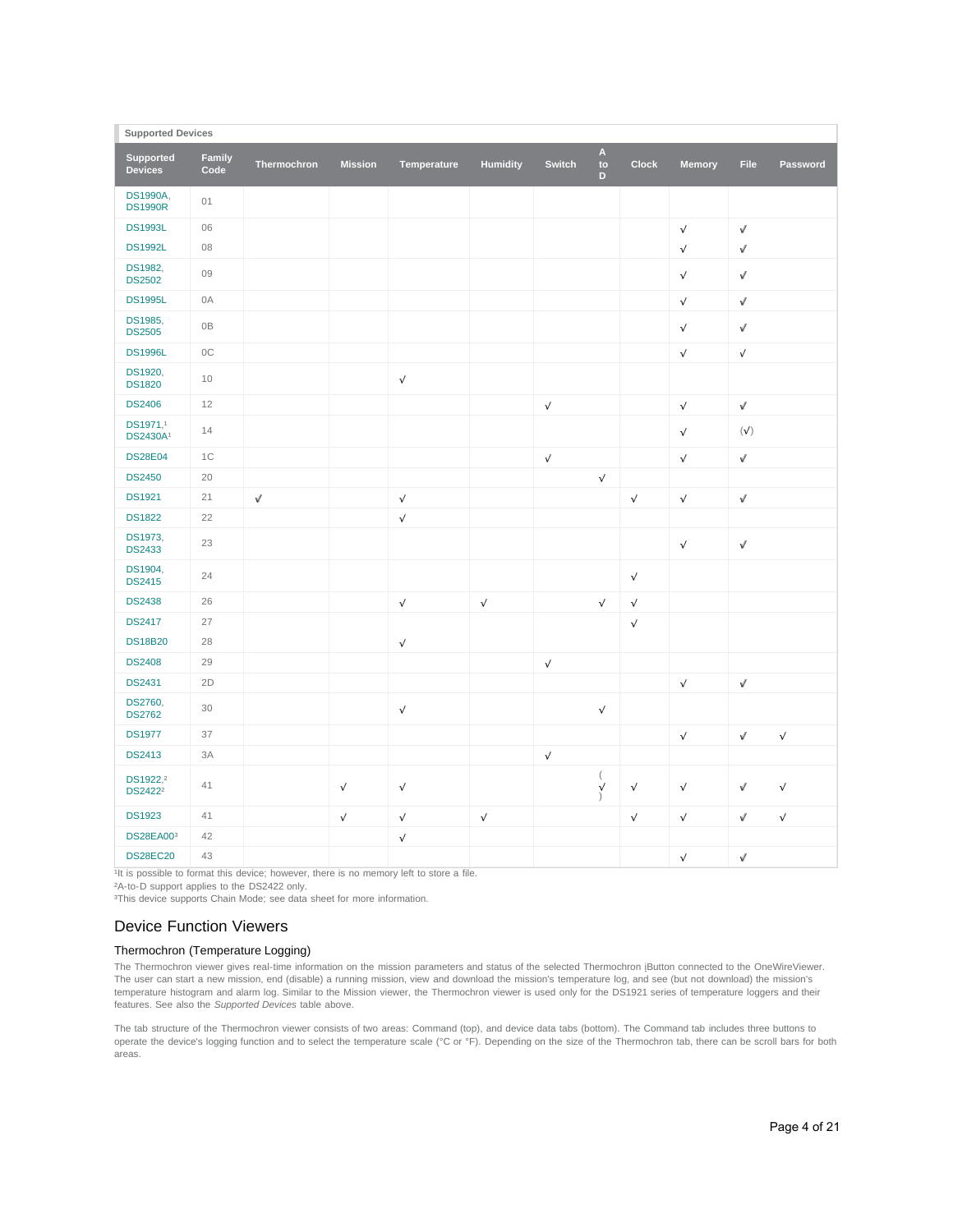| Sample Thermochron Viewer Tab      |                                                                                      |                                             |  |  |  |  |  |  |
|------------------------------------|--------------------------------------------------------------------------------------|---------------------------------------------|--|--|--|--|--|--|
| <b>Description</b>                 | <b>Real-Time Temperature</b><br>Clock                                                | <b>Thermochron</b><br><b>File</b><br>Memory |  |  |  |  |  |  |
| -Command                           |                                                                                      |                                             |  |  |  |  |  |  |
|                                    | <b>Start New Mission</b><br><b>Refresh Mission Results</b><br><b>Disable Mission</b> |                                             |  |  |  |  |  |  |
| Fahrenheit $\triangledown$ Celsius |                                                                                      |                                             |  |  |  |  |  |  |
| <b>Status</b>                      | <b>Temperatures</b><br>Histogram<br><b>Alarm Log</b>                                 |                                             |  |  |  |  |  |  |
|                                    | Is Mission Active?                                                                   | true                                        |  |  |  |  |  |  |
|                                    | <b>Mission Start:</b>                                                                | Wed Nov 09 16:09:00 CST 2011                |  |  |  |  |  |  |
|                                    | Sample Rate:                                                                         | Every 1 minute(s)                           |  |  |  |  |  |  |
|                                    | Number of Mission Samples:                                                           | 1223                                        |  |  |  |  |  |  |
|                                    | <b>Total Samples:</b>                                                                | 2624                                        |  |  |  |  |  |  |
|                                    | Roll Over Enabled?                                                                   | true                                        |  |  |  |  |  |  |
|                                    | Roll Over Occurred?                                                                  | Roll over has NOT occurred                  |  |  |  |  |  |  |
|                                    | Active Alarms:                                                                       | Clock, High Temp                            |  |  |  |  |  |  |
|                                    | Next Clock Alarm At:                                                                 | Thu Nov 10 12:31:00 CST 2011                |  |  |  |  |  |  |
|                                    | High Temperature Alarm:                                                              | 25 °C                                       |  |  |  |  |  |  |
|                                    | Low Temperature Alarm:                                                               | $10o$ $C$                                   |  |  |  |  |  |  |
| Done Setting up viewer             |                                                                                      |                                             |  |  |  |  |  |  |

## Thermochron Viewer Commands

**Refresh Mission Results** (to read device status, temperature, histogram, and alarm log) This allows a mission to be monitored in progress without changing device viewers.

**Start New Mission** (to allow the user to enter all data necessary to start a new mission) This command opens a new window in which the user enters the parameters for the next mission.

**Disable Mission** (to stop a running mission)

This command stops a mission. The collected data remains stored in the device.

# **When the Thermochron Tab is active, the Thermochron viewer:**

- Automatically reads the device status, temperature, histogram, and alarm log.
- Automatically displays the device status on the **Status** tab.
- Displays the temperature log as a graphic (if you open the **Temperatures** tab).
- Displays the temperature histogram in text form (if you open the **Histogram** tab).
- Displays the alarm log in text form (if you open the **Alarm Log** tab).
- Allows the temperature scale to be changed between °C (default) and °F; the selected scale is memorized.
- Allows activation of automatic rescaling of the temperature log graph.
- Allows the graph data to be exported by using the clipboard or saving as a CSV (Excel®) file.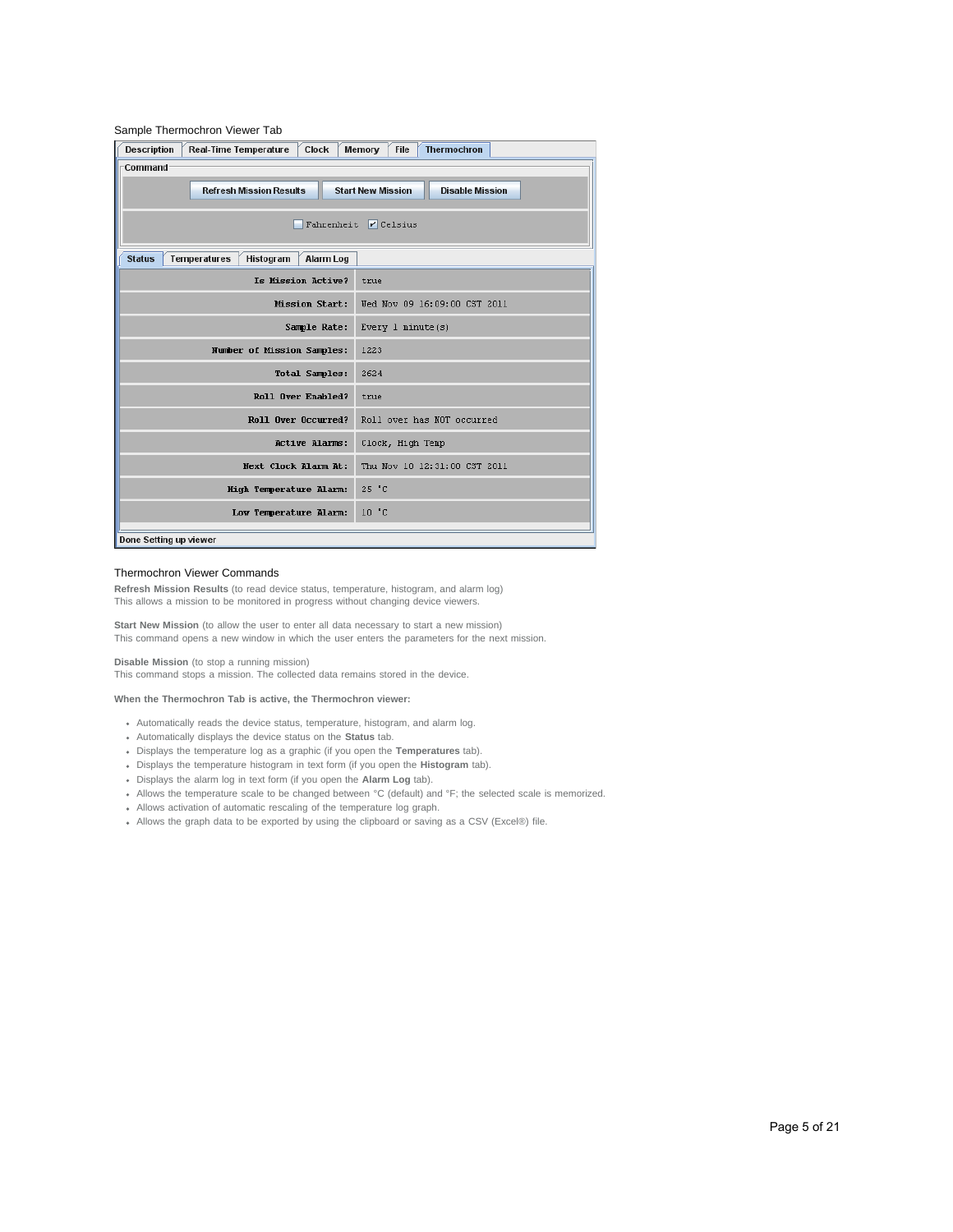# Sample Temperature Log Graphic

| <b>Status</b>                         | <b>Temperatures</b><br>Alarm Log<br>Histogram |  |  |  |  |  |  |
|---------------------------------------|-----------------------------------------------|--|--|--|--|--|--|
| 49.4                                  |                                               |  |  |  |  |  |  |
| 45.8                                  |                                               |  |  |  |  |  |  |
| 42.2                                  | Copy Data to Clipboard (comma-separated)      |  |  |  |  |  |  |
| 38.6                                  | Copy Data to Clipboard with Labels            |  |  |  |  |  |  |
| 135.                                  | Copy Data to Clipboard without Labels         |  |  |  |  |  |  |
| 31.4                                  | Save Data to .csv File                        |  |  |  |  |  |  |
| 127.8.                                | <b>Rescale Graph</b>                          |  |  |  |  |  |  |
| 24.1                                  |                                               |  |  |  |  |  |  |
| 20.5.                                 |                                               |  |  |  |  |  |  |
| 16.9                                  |                                               |  |  |  |  |  |  |
| lb 3.3.                               |                                               |  |  |  |  |  |  |
| 9.7                                   |                                               |  |  |  |  |  |  |
| 6.1                                   |                                               |  |  |  |  |  |  |
| Right-Click on Graph for more options |                                               |  |  |  |  |  |  |
| Done Setting up viewer                |                                               |  |  |  |  |  |  |

# Sample Histogram

| <b>Status</b><br>Temperatures | <b>Histogram</b><br>Alarm Log       |   |
|-------------------------------|-------------------------------------|---|
| - Histogram entry             | : 5 at temperature 8 to 9.5 °C      | ▲ |
| - Histogram entry             | : 0 at temperature 10 to 11.5 °C    |   |
| - Histogram entry             | : 1 at temperature 12 to 13.5 °C    |   |
| - Histogram entry             | : 4 at temperature 14 to 15.5 °C    |   |
| - Histogram entry             | : 2 at temperature 16 to 17.5 °C    |   |
| - Histogram entry             | : 3 at temperature 18 to 19.5 °C    |   |
| - Histogram entry             | : 226 at temperature 20 to 21.5 °C  |   |
| - Histogram entry             | : 1093 at temperature 22 to 23.5 °C |   |
| - Histogram entry             | : 0 at temperature 24 to 25.5 °C    |   |
| - Histogram entry             | : 0 at temperature 26 to 27.5 °C    |   |
| - Histogram entry             | : 0 at temperature 28 to 29.5 °C    |   |
| Done Setting up viewer        |                                     |   |

# Sample Alarm Log

| <b>Status</b><br><b>Temperatures</b> | <b>Alarm Log</b><br>Histogram |
|--------------------------------------|-------------------------------|
| Low alarm started at                 | $\cdots$ $21$                 |
|                                      | : Lasted 7 minutes            |
| High alarm started at                | : 4                           |
|                                      | : Lasted 6 minutes            |
|                                      |                               |
|                                      |                               |
| Done Setting up viewer               |                               |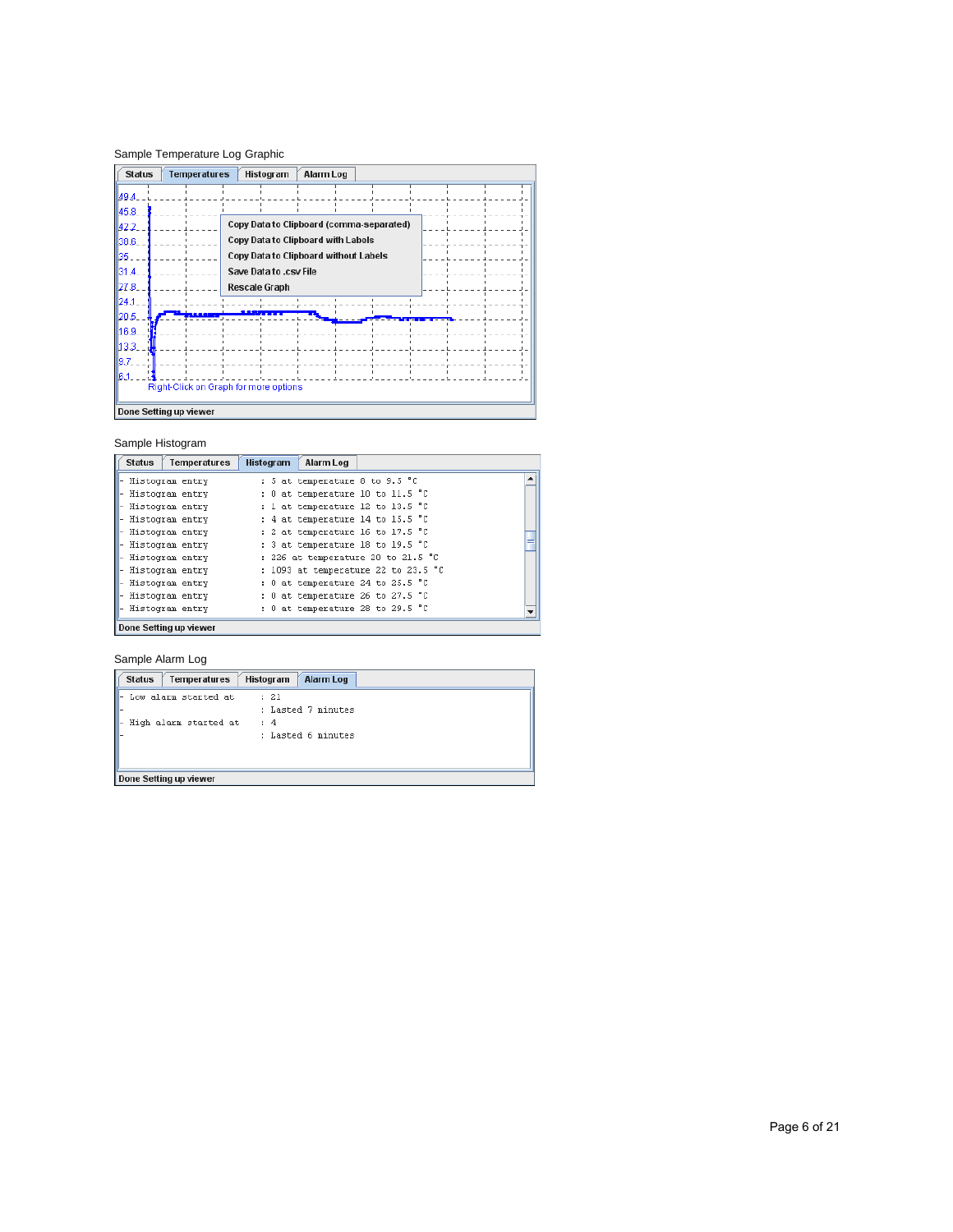Start New Mission Window (default)

|              | <b>Initialize New Mission</b>    |                                                          |  |  |  |  |  |
|--------------|----------------------------------|----------------------------------------------------------|--|--|--|--|--|
|              | Synchronize Real-time Clock?     | Enable Rollover?                                         |  |  |  |  |  |
|              | Sampling Rate (1 to 255 min.)    | Temperature Low Alarm? $(^{\circ}C)$ -40<br>10           |  |  |  |  |  |
|              | Mission Start Delay?             | <b>Temperature High Alarm?</b> ( $^{\circ}$ C) 85<br>lo. |  |  |  |  |  |
|              | <b>Clock Alarm Configuration</b> |                                                          |  |  |  |  |  |
|              |                                  | <b>Enable Clock Alarm?</b>                               |  |  |  |  |  |
|              | -Frequency-                      | Alarm On:                                                |  |  |  |  |  |
|              | Every Second                     | Day of Week $(1 = Sunday)$ 1                             |  |  |  |  |  |
|              | Every Minute                     | Hour of Day $(0-23)$ 0                                   |  |  |  |  |  |
|              | Every Hour                       |                                                          |  |  |  |  |  |
|              | Every Day                        | Minute of Hour $(0-59)$ 0                                |  |  |  |  |  |
|              | Every Week                       | Second of Minute $(0-59)$ 0                              |  |  |  |  |  |
| Cancel<br>OK |                                  |                                                          |  |  |  |  |  |

It is recommended that you synchronize the device's real-time clock (RTC) to the PC. Enter the mission start delay in minutes. Sampling rate, mission start delay, temperature alarms, and rollover depend on the technical requirements of the mission. See the respective DS1921-series data sheets for guidelines. The clock alarm functions are not relevant for a device on a mission. The default settings, therefore, can be accepted.

#### **Notes**:

- . The time reference in the alarm log (e.g., "Low alarm started at: 21") indicates minutes after the start of the mission. To find the day and time when the alarm occurred, manually add the indicated time to the mission start date and time.
- The Thermochron viewer does not enable the temperature-high and temperature-low alarm search. As a result, if a temperature alarm occurs during the mission, the device will not be identified as an alarming device unless there is also a timer alarm.
- For the alarm-frequency and alarm-time values to be updated in the device, **Enable Clock Alarm?** must be checked. Otherwise, the current (i.e., previous mission's) settings remain in effect for the new mission.
- When a mission extends across time zones, the time shown in the exported data (clipboard or csv file) refers to the time at the location where the mission was started.

## Mission (Temperature and Humidity Logging)

The Mission viewer gives real-time information on the mission parameters and status of the selected Temperature Logger iButton connected to the OneWireViewer. The user can start a new mission, end (disable) a running mission, view and download the mission's temperature and humidity. The Mission viewer is similar to the Thermochron viewer, but is used for the DS1922 series of iButton products, the DS1923 Hygrochron and its features, and the DS2422 1-Wire temperature/data logger. See also the Supported Devices table above.

The tab structure of the Mission viewer consists of two areas: **Command** (top), and device data tabs (bottom). The Command tab includes three buttons to operate the logging function of the device, and to select the temperature scale (°C or °F). Depending on the size of the **Mission** tab, there may be scroll bars for both areas.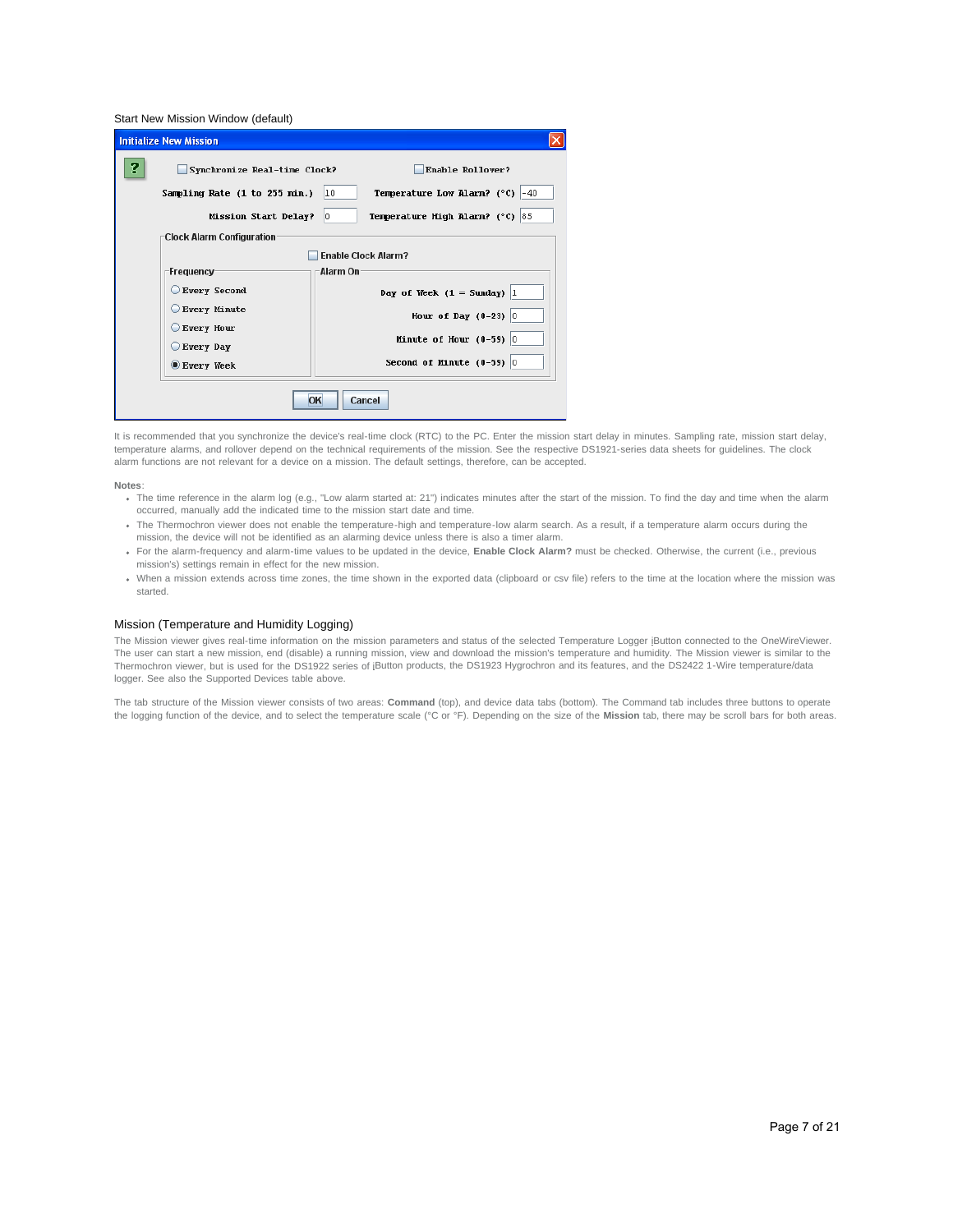| <b>Description</b>                                                                   | <b>Real-Time Temperature</b> | <b>Real-Time Humidity</b>      | Clock                                                                                                          | Memory | File | Password | <b>Mission</b>                               |  |  |
|--------------------------------------------------------------------------------------|------------------------------|--------------------------------|----------------------------------------------------------------------------------------------------------------|--------|------|----------|----------------------------------------------|--|--|
| Command                                                                              |                              |                                |                                                                                                                |        |      |          |                                              |  |  |
| <b>Refresh Mission Results</b><br><b>Start New Mission</b><br><b>Disable Mission</b> |                              |                                |                                                                                                                |        |      |          |                                              |  |  |
|                                                                                      |                              |                                |                                                                                                                |        |      |          |                                              |  |  |
|                                                                                      |                              |                                | Fahrenheit V Celsius                                                                                           |        |      |          |                                              |  |  |
|                                                                                      |                              |                                |                                                                                                                |        |      |          |                                              |  |  |
| <b>Status</b>                                                                        | <b>Temperature Data Log</b>  | <b>Humidity Data Log</b>       |                                                                                                                |        |      |          |                                              |  |  |
|                                                                                      |                              | Mission in Progress?           | true                                                                                                           |        |      |          |                                              |  |  |
|                                                                                      |                              | <b>SUTA Mission?</b>           | false                                                                                                          |        |      |          |                                              |  |  |
|                                                                                      |                              | Waiting for Temperature Alarm? | false                                                                                                          |        |      |          |                                              |  |  |
|                                                                                      |                              | Sample Rate:                   | Every 60 second(s)                                                                                             |        |      |          |                                              |  |  |
|                                                                                      |                              | <b>Mission Start Time:</b>     | Wed Nov 09 16:20:01 CST 2011                                                                                   |        |      |          |                                              |  |  |
|                                                                                      |                              | Mission Sample Count:          | If this area remains<br>1218<br>empty, passwords are<br>enabled. It is necessary<br>true(no rollover occurred) |        |      |          |                                              |  |  |
|                                                                                      |                              | Roll Over Enabled?             |                                                                                                                |        |      |          |                                              |  |  |
|                                                                                      |                              | First Sample Timestamp:        | to first set the software<br>Wed Nov 09 16:20:01 CST 2011<br>password with the                                 |        |      |          |                                              |  |  |
|                                                                                      |                              | <b>Total Mission Samples:</b>  | current device<br>1218                                                                                         |        |      |          |                                              |  |  |
|                                                                                      |                              | Total Device Samples:          | 11463                                                                                                          |        |      |          | passwords (at least the<br>read password) to |  |  |
|                                                                                      |                              | Temperature Loqqinq:           | 0.5C                                                                                                           |        |      |          | access the device.                           |  |  |
|                                                                                      |                              | Temperature High Alarm:        | 25 °C                                                                                                          |        |      |          |                                              |  |  |
|                                                                                      |                              | Temperature Low Alarm:         | 15 °C                                                                                                          |        |      |          |                                              |  |  |
| These lines<br>are blank for                                                         |                              | Data Logging:                  | $0.6$ $R$ H                                                                                                    |        |      |          |                                              |  |  |
| the DS1922                                                                           |                              | Data High Alarm:               | 79.269 %RH                                                                                                     |        |      |          |                                              |  |  |
|                                                                                      |                              | Data Low Alarm:                | 38.852 %RH (ALARMED)                                                                                           |        |      |          |                                              |  |  |
|                                                                                      |                              |                                |                                                                                                                |        |      |          |                                              |  |  |

#### Mission Viewer Commands

**Refresh Mission Results** (to read device status, temperature log, and data log)

This allows a mission in progress to be watched without changing device viewers. If passwords are enabled for the device, the user must first use the Password viewer command Set Software Passwords before access is granted to device data.

## **Start New Mission** (to allow the user to enter all data necessary to start a new mission)

This command opens a new window in which the user enters the parameters for the next mission. If passwords are enabled for the device, the user must first use the Password viewer command Set Software Passwords, before access is granted to device data.

#### **Disable Mission** (to stop a running mission)

This command stops a mission. The data collected remains stored in the device. If passwords are enabled for the device, the user must first use the Password viewer command Set Software Passwords, before access is granted to device data.

#### **When the Mission tab is active, the Mission viewer:**

- Automatically reads the device status, temperature log, and data log.
- Automatically displays the device status on the Status tab.
- Displays the temperature log as a graphic (if you open the **Temperature Data Log** tab).
- Displays the humidity or data log as a graphic (if you open the **Humidity Data Log** or **Data** tab).
- Allows the temperature scale to be changed between °C (default) and °F; the selected scale is memorized.
- Allows activation of automatic rescaling of the log graphs.
- Allows log data to be exported by using the clipboard or saving as a CSV (Excel) file.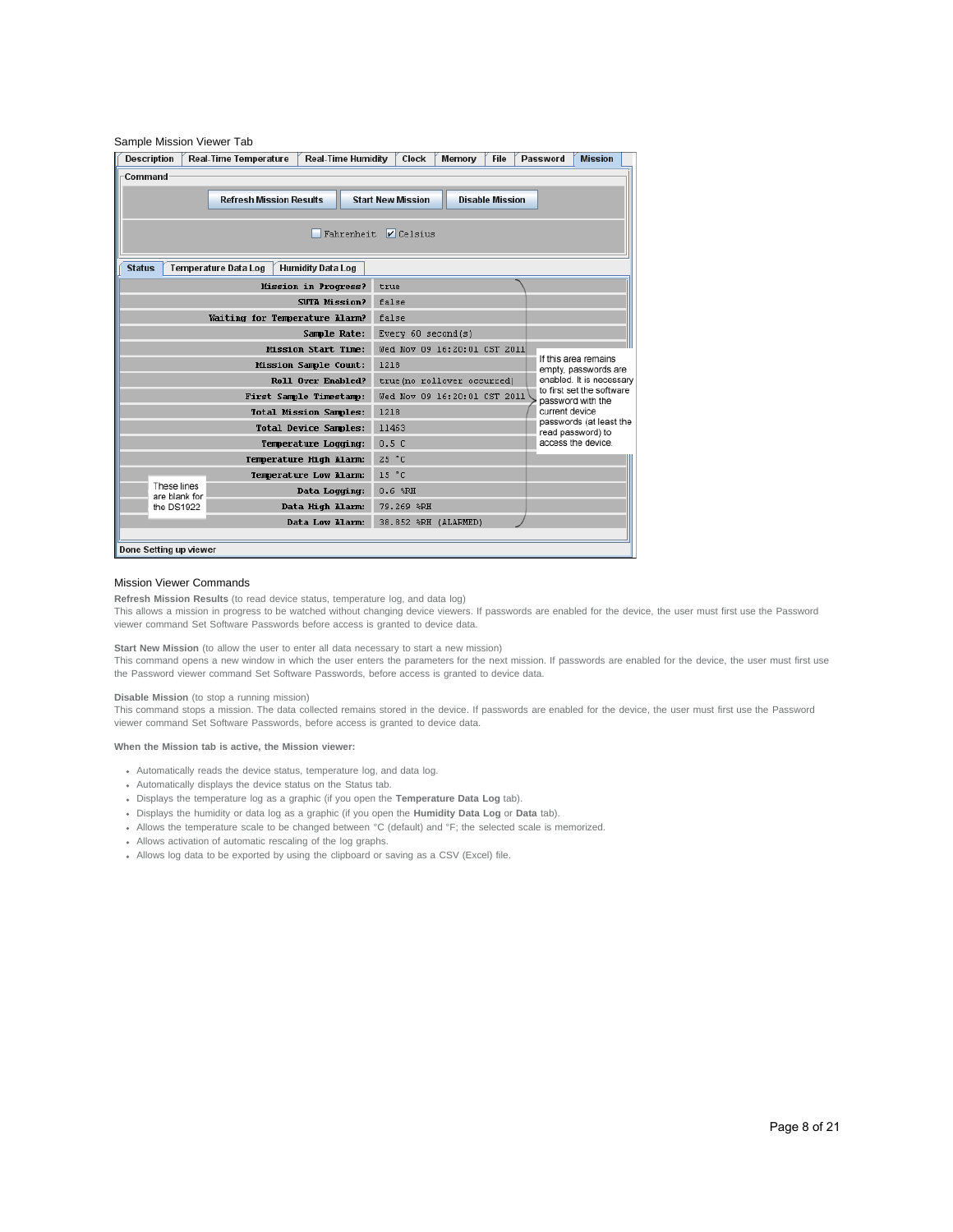|  | Sample Temperature Data Log Graphic (Humidity Data Log looks similar) |  |  |  |  |
|--|-----------------------------------------------------------------------|--|--|--|--|
|  |                                                                       |  |  |  |  |

| <b>Status</b>          | <b>Temperature Data Log</b>           |  |  | <b>Humidity Data Log</b> |                        |  |                                           |  |  |  |
|------------------------|---------------------------------------|--|--|--------------------------|------------------------|--|-------------------------------------------|--|--|--|
| 125.3.                 |                                       |  |  |                          |                        |  |                                           |  |  |  |
| 125.1                  |                                       |  |  |                          |                        |  |                                           |  |  |  |
| 124.9.                 |                                       |  |  |                          |                        |  | Copy Data to Clipboard (comma-separated)  |  |  |  |
| $\ 24J\ $              |                                       |  |  |                          |                        |  | <b>Copy Data to Clipboard with Labels</b> |  |  |  |
| 124.5.                 |                                       |  |  |                          |                        |  | Copy Data to Clipboard without Labels     |  |  |  |
| 124.4                  |                                       |  |  |                          | Save Data to .csv File |  |                                           |  |  |  |
| 124.2                  |                                       |  |  |                          | <b>Rescale Graph</b>   |  |                                           |  |  |  |
| 124                    |                                       |  |  |                          |                        |  |                                           |  |  |  |
| 123.8                  |                                       |  |  |                          |                        |  |                                           |  |  |  |
| $\parallel$ 23.6       |                                       |  |  |                          |                        |  |                                           |  |  |  |
| 123.4.                 |                                       |  |  |                          |                        |  |                                           |  |  |  |
| $\ 23.3\ $             |                                       |  |  |                          |                        |  |                                           |  |  |  |
| 123.1                  |                                       |  |  |                          |                        |  |                                           |  |  |  |
| 22.9                   |                                       |  |  |                          |                        |  |                                           |  |  |  |
| 122.7                  |                                       |  |  |                          |                        |  |                                           |  |  |  |
| $\ 22.5\ $             |                                       |  |  |                          |                        |  |                                           |  |  |  |
|                        | Right-Click on Graph for more options |  |  |                          |                        |  |                                           |  |  |  |
| Done Setting up viewer |                                       |  |  |                          |                        |  |                                           |  |  |  |

# Start New Mission Window (default)



It is recommended that you synchronize the device's RTC to the PC. Enter the sampling rate in seconds (between samples). Enter the mission's **Start Delay** in minutes. SUTA means Start mission Upon Temperature Alarm. Sampling rate, mission start delay, resolution, alarms, and rollover depend on the technical requirements of the mission. See the respective device data sheets for details and guidelines.

#### **Notes**:

- **Mission Samples Count** on the Status tab indicates the number of valid samples in the datalog memory. This number stops incrementing when the memory is full.
- **Total Mission Samples** indicates the number of samples taken during a mission. This number continues incrementing when a rollover occurs.
- The **Use 1-Second Mission Test?** is not needed for B1 revision parts (date code 2007 and newer; serial numbers 005A900h to 005C09Fh, 0064200h and higher).
- Although the part is found as an alarming device, a **Temperature High Alarm** is not flagged on the Status tab. If there is a **Temperature Low Alarm**, both the high and low alarm are flagged on the Status tab.
- When a mission extends across time zones, the time shown in the exported data (clipboard or csv file) refers to the time at the location where the mission was started.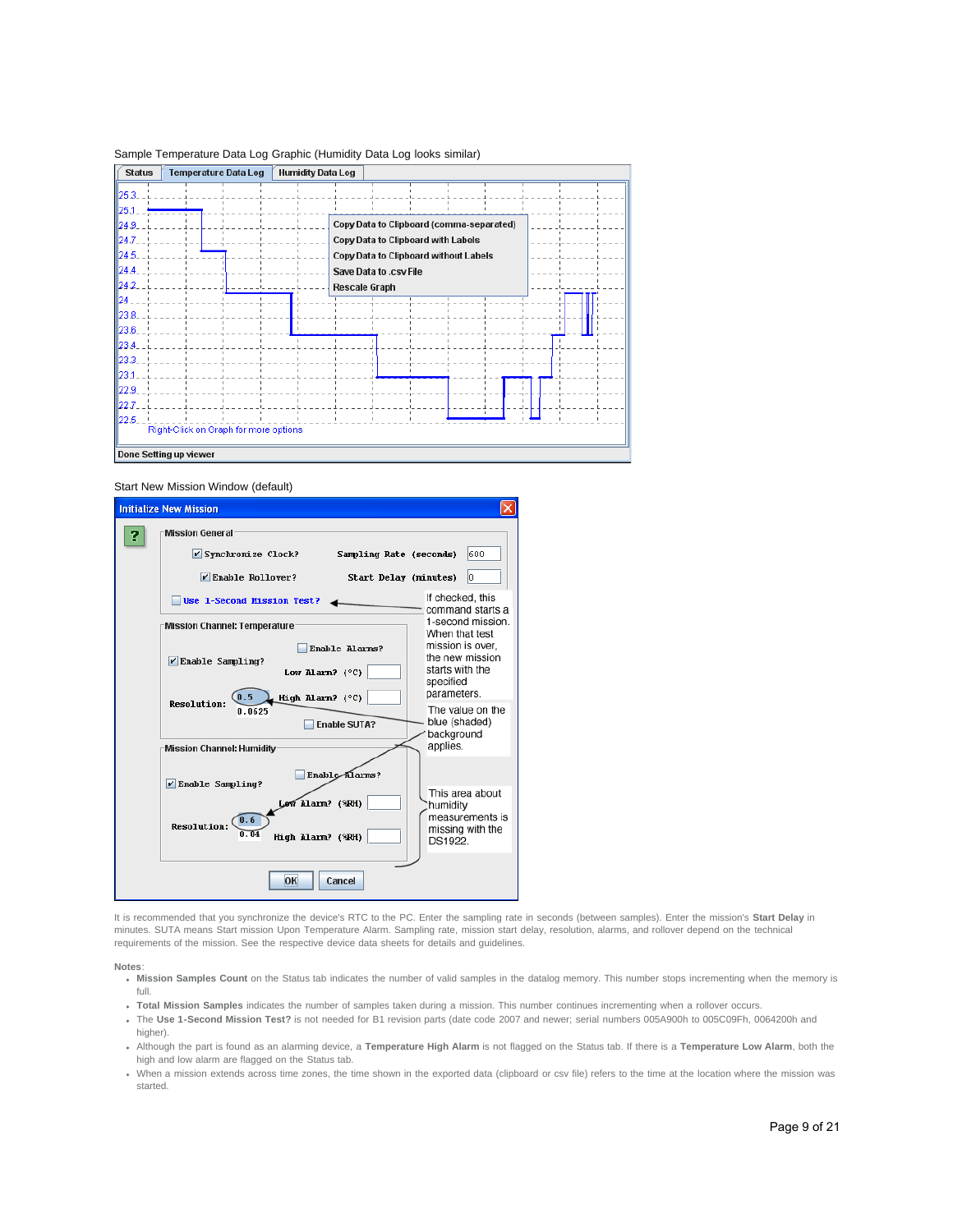## Password

The Password viewer allows the user to set, enable, and disable passwords on a 1-Wire device, and to input the device-specific read and write passwords into the viewer.

The tab structure of the Password viewer consists of two areas: **Info** (top) and **Config** (bottom). The Config tab has three buttons to set the software passwords, set the device passwords, and to enable/disable the password protection on the 1-Wire device. Depending on the size of the Password tab, there may be scroll bars for the Info area.

## Password Viewer Tab

| <b>File</b><br>Password<br><b>Description</b><br>Memory                                                   |  |  |  |  |  |
|-----------------------------------------------------------------------------------------------------------|--|--|--|--|--|
| $ $ -Info                                                                                                 |  |  |  |  |  |
| Has Read-Only Password? TRUE                                                                              |  |  |  |  |  |
| Has Full-Access Password? TRUE                                                                            |  |  |  |  |  |
| Is Software Read-Only Password Set? FALSE                                                                 |  |  |  |  |  |
| Is Software Full-Access Password Set? FALSE                                                               |  |  |  |  |  |
| <b>Config</b>                                                                                             |  |  |  |  |  |
| <b>Set Software Passwords</b><br><b>Set Device Passwords</b><br><b>Enable/Disable Passwords on Device</b> |  |  |  |  |  |
| Done Setting up viewer                                                                                    |  |  |  |  |  |

## Password Viewer Commands

**Set Software Passwords** (to input the read and write password of the device into the software)

If the device has passwords enabled, the viewer needs to know the passwords to access the device. This command prompts the user to enter a read password in a separate small window. Once the read password is entered, the user is asked to enter the full-access password. The viewer does not memorize the passwords after the session with a particular device is closed. Passwords are 8-byte hexadecimal strings.

#### **Set Device Passwords** (to write a read password and a full-access password to the device)

If the user wants to activate passwords with the device, the passwords must first be written to the device and then enabled to take effect. This command prompts the user to specify/enter a read password in a separate small window. Once the read password is entered, the user is asked to enter the full-access password. Next the passwords are written to the respective device registers. The viewer does not memorize the passwords after the session with a particular device is closed. Passwords entered with this command are automatically taken as software passwords; there is no need to reenter these passwords as software passwords. Passwords need to be entered as 8-byte hexadecimal strings.

## **Enable/Disable Passwords on Device** (to enable or disable the use of passwords with the device)

This command allows the user to activate (enable) passwords that were written to the device previously. If passwords are enabled, this command allows the user to disable them. This command does not erase passwords in the device.

#### Real-Time Temperature

The Real-Time Temperature viewer gives a real-time temperature reading of the selected 1-Wire temperature device connected to the OneWireViewer. The realtime temperature log on the screen is created from temperature data stored in the PC's memory. This is different from Thermochron and Mission viewers, where the temperature logging is performed inside an iButton, whether or not the device is connected to the OneWireViewer.

The tab structure of the Real-Time Temperature viewer consists of three areas: **Info** (top), **Graph** (bottom left), and **Thermometer** (bottom right). Depending on the size of the Real-Time Temperature tab, there may be scroll bars for the Thermometer, Graph, and Info area. The Real-Time Temperature viewer applies to devices that contain a digital thermometer. See the *Supported Devices* table above for the list of devices.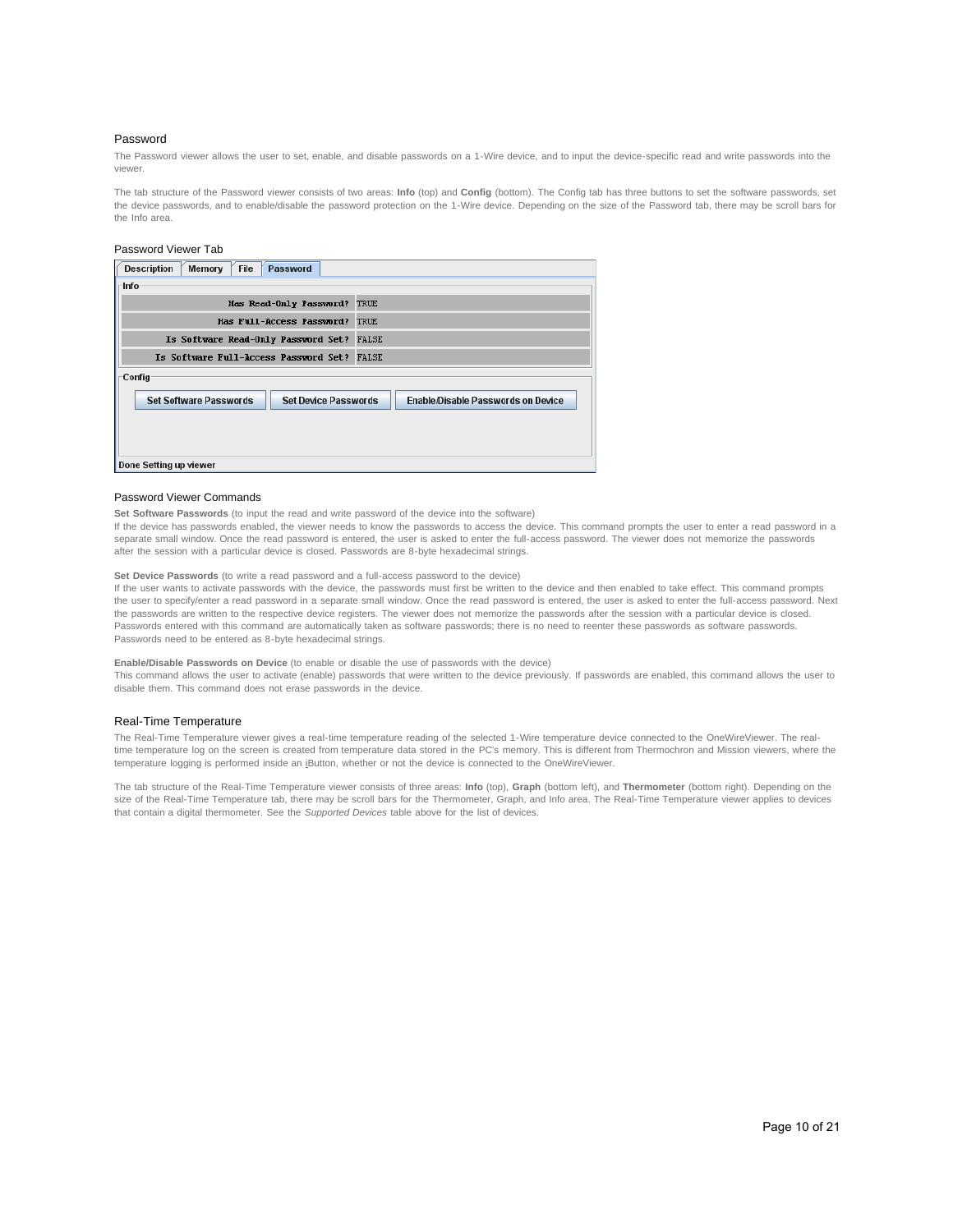# Sample Real-Time Temperature Tab



#### **When the Real-Time Temperature tab is active, the Real-Time Temperature viewer:**

- Continuously issues the device-specific command to perform a temperature conversion.
- After each conversion reads the temperature registers of the selected device.
- Converts the reading from the device-specific format into a conventional format.
- Displays the result as a number, graph, and thermometer scale.
- Compresses the horizontal scale of the graph, as needed, to display additional readings.
- Allows the temperature scale to be changed between °C (default) and °F; the selected scale is memorized.
- Allows the resolution of the temperature display (some devices only) to be changed.
- Allows activation of automatic rescaling of the graph.
- Allows graph data to be exported by using the clipboard or saving as a CSV (Excel) file.
- 

#### **Notes:**

- . The Real-Time Temperature viewer closes whenever the selected device is found to be missing from the network or when another device is selected.
- To keep the Real-Time Temperature viewer running while evaluating other devices, first activate the Real-Time Temperature viewer. Then on the **View** menu (see *Program Main Window*), select Show Tab in New Window which will restart the Real-Time Temperature viewer in a new window. This separate window will remain open, even if the device disappears from the network.
- With the DS1922L, DS1922T, and DS1923, the temperature readings displayed are software corrected. For the DS1922E, software correction does not apply.
- The Real-Time Temperature viewer cannot read the temperature of a Thermochron (DS1921, DS1922, or DS1923) that is currently running a mission.

## Real-Time Humidity

The Real-Time Humidity viewer gives a real-time humidity reading of the selected 1-Wire humidity device connected to the OneWireViewer. The real-time humidity log on the screen is created from humidity data stored in the PC's memory. This is different from Mission viewer, where the humidity logging is performed inside an iButton whether or not it is connected to the OneWireViewer.

The tab of the Real-Time Humidity viewer consists of three areas: **Info** (top), **Graph** (bottom left), and **Humidity** (bottom right). Depending on the size of the Humidity tab, there may be scroll bars for the graph and/or humidity area. The Real-Time Humidity viewer applies primarily to the DS1923. The viewer may also support other devices that can be set up to measure humidity. See the *Supported Devices* table above for the list of devices.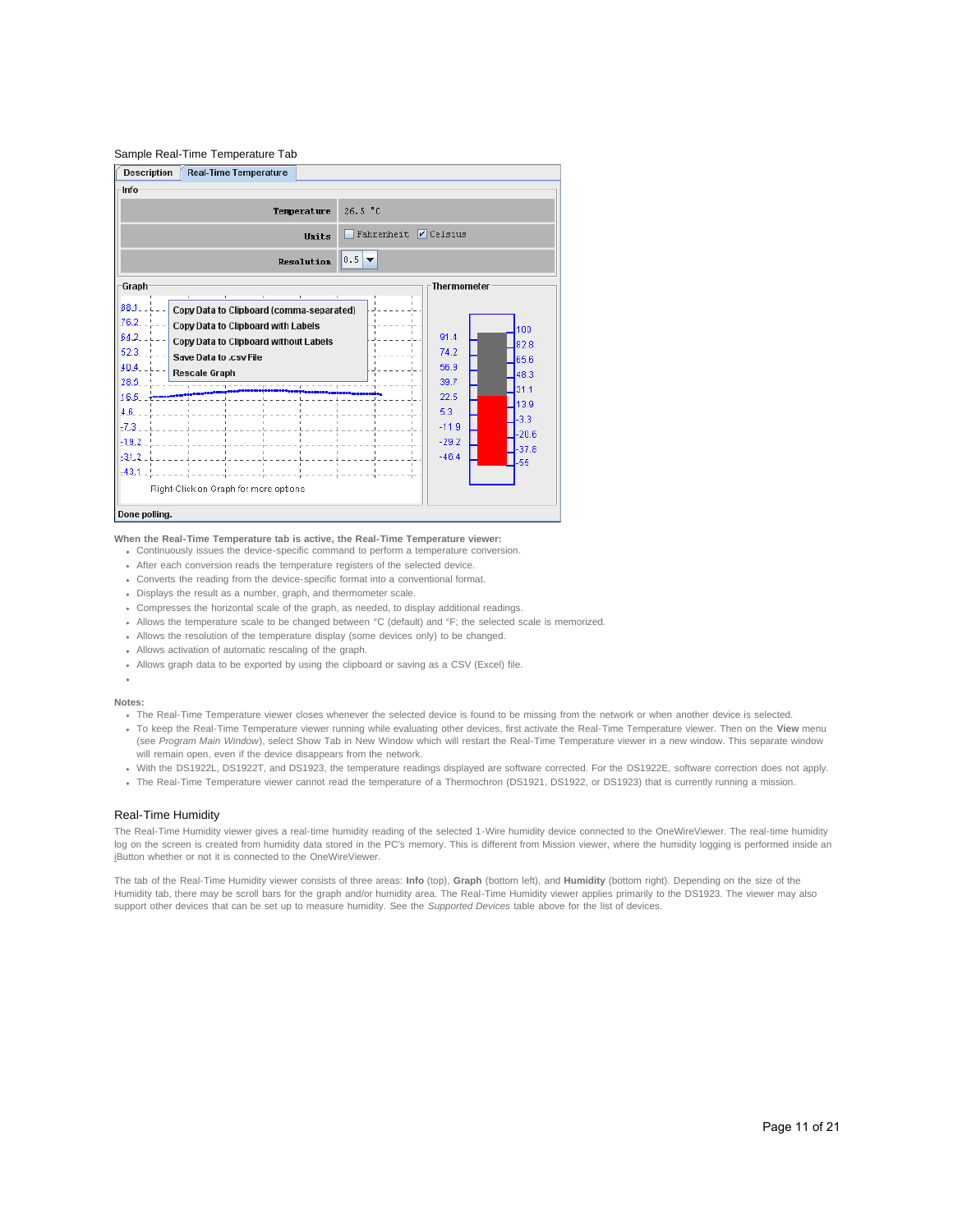## Sample Real-Time Humidity Tab



#### **When the Real-Time Humidity tab is active, the Real-Time Humidity viewer:**

- Continuously issues the device-specific command to perform a humidity conversion.
- After each conversion reads the humidity registers of the selected device.
- Converts the reading from the device-specific format into a conventional format.
- Displays the result as a number, graph, and humidity scale.
- Compresses the horizontal scale of the graph, as needed, to display additional readings.
- Allows activation of automatic rescaling of the graph.
- Allows graph data to be exported by using the clipboard or saving as a CSV (Excel) file.

## **Notes:**

- The Real-Time Humidity viewer closes whenever the selected device is found to be missing from the network or when another device is selected.
- To keep the Real-Time Humidity viewer running while evaluating other devices, first activate the Real-Time Humidity viewer. Then on the View menu (see *Program Main Window*), select Show Tab in New Window which will restart the Real-Time Humidity viewer in a new window. This separate window will remain open, even if the device disappears from the network.
- To watch humidity and temperature simultaneously, open the Real-Time Humidity and Real-Time Temperature viewers in separate windows.
- With the DS1923, the humidity readings displayed are software corrected; they are not compensated for temperature or saturation drift.
- The Real-Time Humidity viewer cannot read the humidity of a DS1923 that is currently running a mission.

## **Switch**

The Switch viewer gives real-time information on the I/O channels of the selected 1-Wire addressable switch device connected to the OneWireViewer. This information includes the channel's state, the logic level at its output, and the state of the associated activity latch. The user can change (toggle) the state of the I/O channel and clear its activity latch. Each I/O channel of a multichannel addressable switch device can be operated individually.

The tab of the Switch viewer consists of two areas: **Features** (top), and **Channels** (bottom). The Features area lists device-specific characteristics. The number of switches (i.e., number of channels) for the selected device is indicated by the number of channel boxes in the channels area. A digital switch can be closed (**State** = true) or open (**State** = false). Level shows the logic equivalent of the voltage at the switch output. Each channel has two command buttons associated with it. Depending on the size of the Switch tab and/or the device, there may be scroll bars for both areas. The Switch viewer applies to all devices that contain one or more electronic switches. See the *Supported Devices* table above for the list of devices.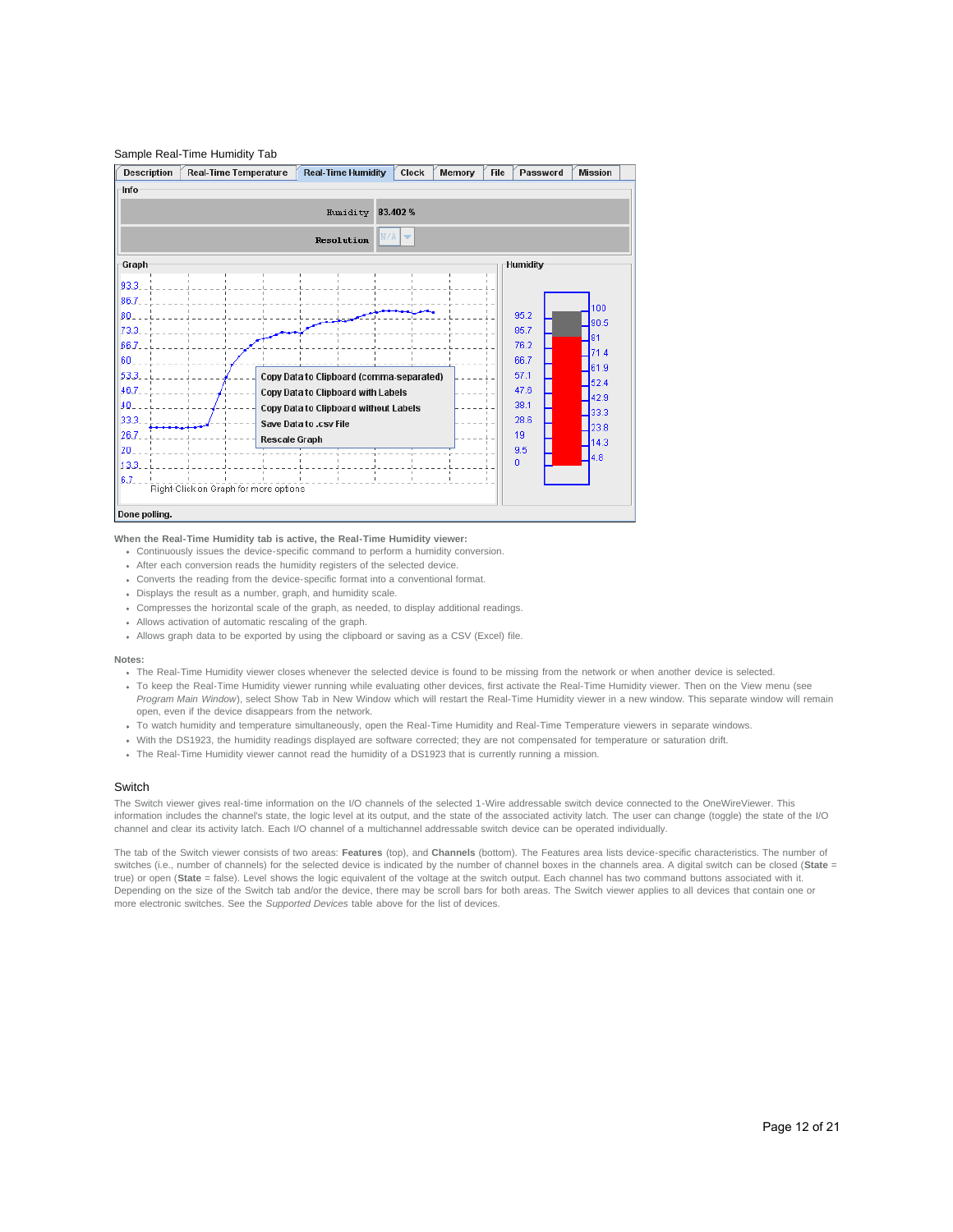| Sample Switch Tab                       |                               |            |                     |                       |  |  |  |  |  |
|-----------------------------------------|-------------------------------|------------|---------------------|-----------------------|--|--|--|--|--|
| <b>Description</b><br><b>Switch</b>     | Memory<br><b>File</b>         |            |                     |                       |  |  |  |  |  |
| Features                                |                               |            |                     |                       |  |  |  |  |  |
|                                         | <b>Activity Sensing</b>       |            | true                |                       |  |  |  |  |  |
|                                         | Level sensing                 |            | true                |                       |  |  |  |  |  |
|                                         |                               | 'Smart-on' | false               |                       |  |  |  |  |  |
| High-side switch (on connected to data) |                               |            | false               |                       |  |  |  |  |  |
|                                         | One switch on at a time limit |            | false               |                       |  |  |  |  |  |
| <b>Channels</b>                         |                               |            |                     |                       |  |  |  |  |  |
| CHANNEL 0                               |                               |            | CHANNEL 1           |                       |  |  |  |  |  |
| <b>State</b>                            | false                         |            | <b>State</b>        | true                  |  |  |  |  |  |
| Level                                   | false                         |            | Level               | false                 |  |  |  |  |  |
| Activity                                | false                         |            | Activity            | true                  |  |  |  |  |  |
| <b>Toggle State</b>                     | <b>Clear Activity</b>         |            | <b>Toggle State</b> | <b>Clear Activity</b> |  |  |  |  |  |
| <b>Check complete</b>                   |                               |            |                     |                       |  |  |  |  |  |

## Switch Viewer Channel Commands

**Toggle State** (to toggle the state of the switch between on and off) This command allows the switch's state to be changed through the 1-Wire network.

**Clear Activity** (to clear the channel's activity latch) This command allows the switch's activity latch to be cleared through the 1-Wire network.

## **When the Switch tab is active, the Switch viewer:**

- Continuously reads the state of all channels of the selected device.
- Automatically updates the state, level, and activity information in the Channels area.

#### **Notes:**

- To use a switch channel as a remote digital sensor, the switch must be off (State = false).
- See the respective device data sheets for more details on how the individual channels operate.

# A to D (Analog to Digital)

The A to D viewer gives a real-time voltage reading on the analog inputs of the selected 1-Wire ADC connected to the OneWireViewer. The user can select which channels of a multichannel ADC are included in the polling.

The tab of the A to D viewer (for an analog-to-digital converter, ADC) consists of two areas: **Features** (top), and **Channels** (bottom). The Features area lists devicespecific characteristics. For each channel, there is a channel box in the Channels area. **A to D Voltage** shows the voltage reading of the analog input. Depending on the size of the A to D tab and/or the number of channels, there may be scroll bars for both areas. The A to D viewer applies to devices that contain an ADC with one or more input channels. See the *Supported Devices* table above for the list of devices.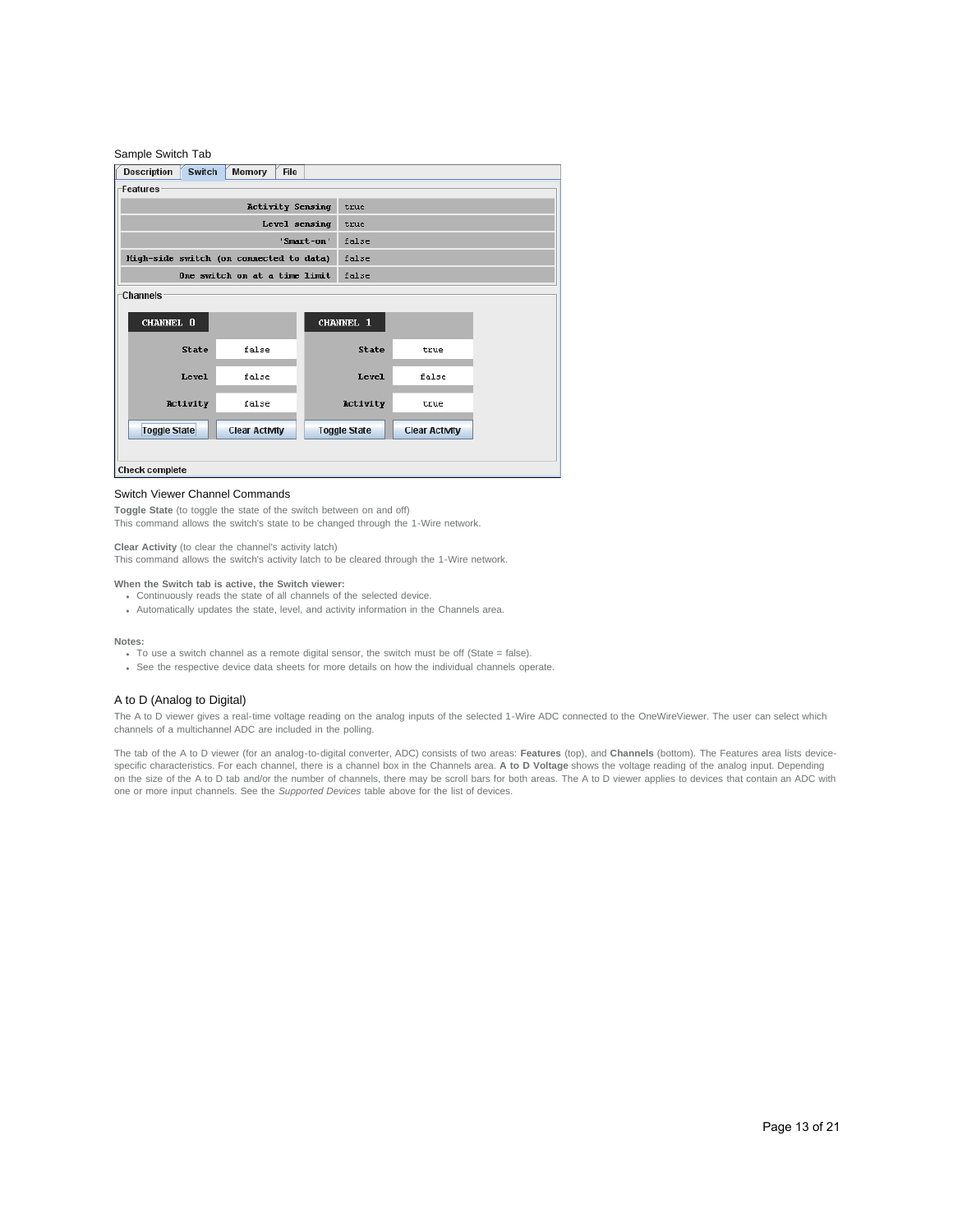| Sample A to D Tab            |                              |                |                       |
|------------------------------|------------------------------|----------------|-----------------------|
| <b>Description</b><br>A to D | Memory                       |                |                       |
| Features                     |                              |                |                       |
|                              | Number of Channels           | $\overline{4}$ |                       |
|                              | Supports Multi-Channel Read? | true           |                       |
|                              | Has High/Low AD Alarms?      | true           |                       |
| <b>Channels</b>              |                              |                |                       |
| Channel 0                    | $V$ Include in Poll          | Channel 1      | $V$ Include in Poll   |
| AtoD Voltage                 | 0.03                         | AtoD Voltage   | 0.03                  |
|                              |                              |                |                       |
|                              |                              |                |                       |
|                              |                              |                |                       |
|                              |                              |                |                       |
|                              |                              |                |                       |
| $\blacktriangleleft$         | Ш                            |                | $\blacktriangleright$ |
| Done polling.                |                              |                |                       |

**When the A to D tab is active, the A to D viewer:**

- Continuously reads/converts the input voltage of the selected channels.
- For the selected channels, automatically updates the voltage reading in the Channels area.
- Allows the channels that are monitored (see **Include in Poll**) to be selected.

#### **Notes:**

- If a channel is not included in the poll, the display for this channel will "freeze", and not show the actual input voltage.
- The voltage range, resolution, voltage alarm thresholds, and alternate channel functions can be set on the byte level through the **Memory** tab. See the respective device data sheet for more details.

#### Clock

The Clock viewer gives a real-time reading of the RTC in the selected 1-Wire device connected to the OneWireViewer. This viewer also tells the time difference between the RTC in the 1-Wire device and in the PC. The user can synchronize the RTC in the 1-Wire device to the one in the PC or halt the RTC oscillator in the 1-Wire device.

The tab of the Clock viewer consists of two areas: **Info** (top), and **Config** (bottom). Depending on the size of the tab area, there may be scroll bars (horizontal, vertical) for the Info area. The current time is always displayed in the 24-hour format with time zone. The Clock viewer applies to all devices that contain an RTC. See the Supported Devices table above for the list of devices.

# Sample Clock Tabs

| <b>Description</b>      | <b>Clock</b><br><b>Real-Time Temperature</b> | File<br>Memory<br><b>Mission</b><br>Password |
|-------------------------|----------------------------------------------|----------------------------------------------|
| -Info                   |                                              |                                              |
|                         | Current Time                                 | Wed Nov 09 17:35:52 CST 2011                 |
|                         | Difference from PC Time                      | seconds<br>$\mathbf{1}$                      |
| Config<br>Done polling. | <b>Synchronize Clock to PC Time</b>          | <b>Halt Real-Time Clock</b>                  |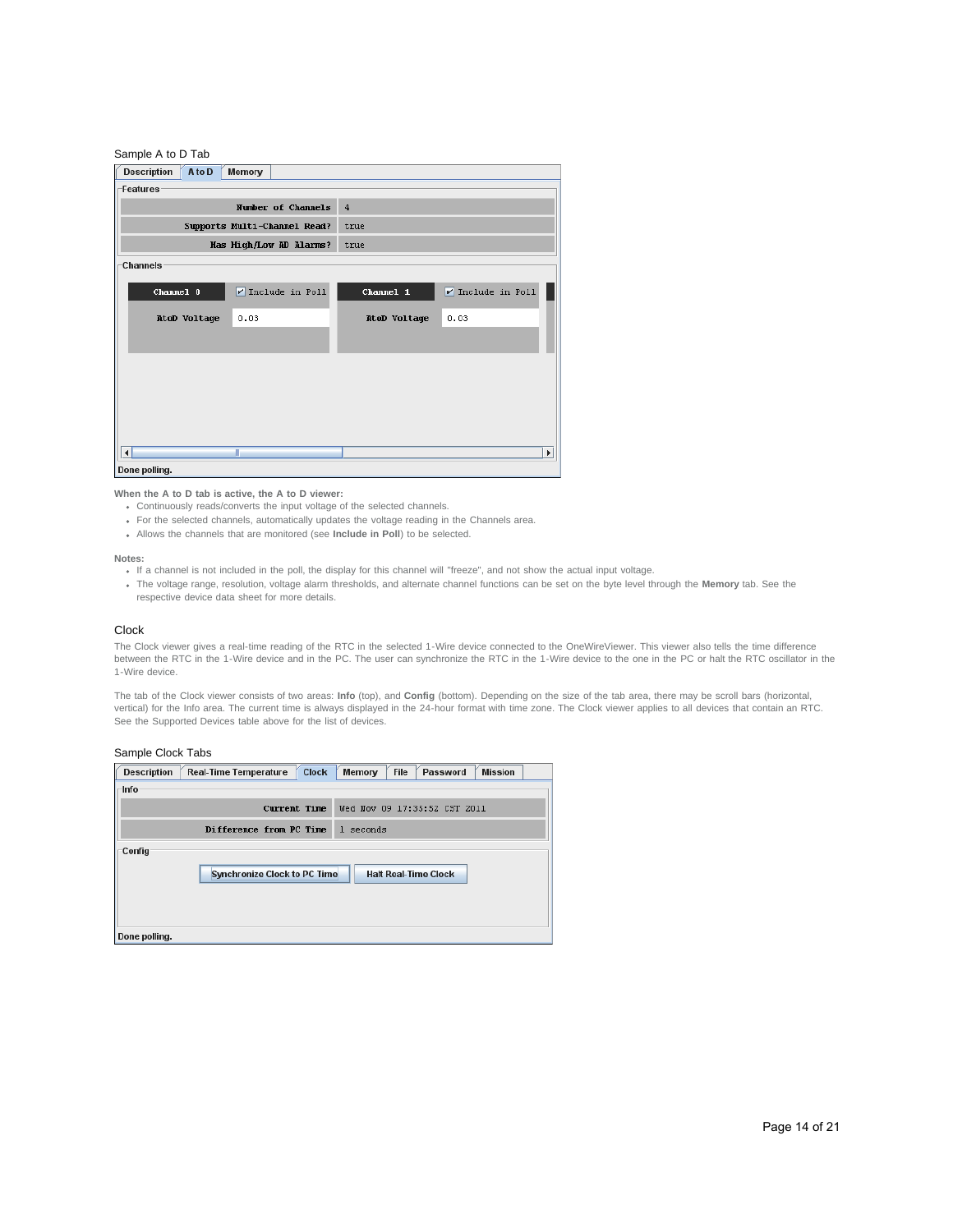| <b>Description</b> | <b>Clock</b><br><b>Real-Time Temperature</b> | Memory | <b>File</b>          | Password                    | <b>Mission</b> |  |
|--------------------|----------------------------------------------|--------|----------------------|-----------------------------|----------------|--|
| ⊤lnfo              |                                              |        |                      |                             |                |  |
|                    | Current Time                                 |        | Clock is not running |                             |                |  |
|                    | Difference from PC Time                      | N/A    |                      |                             |                |  |
| Config             | <b>Synchronize Clock to PC Time</b>          |        |                      | <b>Halt Real-Time Clock</b> |                |  |
| Done polling.      |                                              |        |                      |                             |                |  |

**When the Clock tab is active, the Clock viewer:**

- Continuously reads the time registers of the selected device.
- Converts the reading from the device-specific format into a conventional format.
- Displays the time read from the device (automatically updated with every reading).
- Allows the RTC oscillator to be stopped and restarted.
- Allows the time/date of the computer (PC or workstation) to be copied to the time registers in the device (i.e., click on **Synchronize Clock to PC Time**); this function also restarts a halted RTC oscillator.

#### **Notes:**

If the 1-Wire device uses a binary counter as RTC (e. g., the DS1904, DS2415, DS2417), the **Clock** viewer sets the device clock to UTC (also known as Greenwich Mean Time, GMT). If the RTC of the 1-Wire device counts seconds, hours, days, months, and years in separate registers (e.g., the DS1921, DS1922), the Clock viewer sets the device clock to the local time.

## Memory

The Memory viewer displays in hexadecimal format the data of the selected memory bank of the selected 1-Wire memory device connected to the OneWireViewer. The user can change the data (see Hex Editor below) and write it back to the 1-Wire device.

The tab of the Memory viewer consists of three areas: **Banks** (top), **Info** (bottom left), and **Contents** (center right). Two buttons below the Contents area allow the data of a selected memory bank to be reread (**Refresh**) and data that was manually entered in the contents area to be written to the 1-Wire device (**Commit Changes**). Depending on the size of the tab area, there may be scroll bars for the Info and Contents area. The Memory viewer applies to all devices that contain general-purpose user memory and/or special function/register pages. See the *Supported Devices* table above for the list of devices. A memory bank must first be selected before its data (Contents) and characteristics (Info) will be displayed. The Contents area is automatically refreshed whenever the bank selection changes.

| <b>Description</b>      | Real-Time Temperature            | Clock | <b>Memory</b>   | <b>File</b> | Password | <b>Mission</b> |  |
|-------------------------|----------------------------------|-------|-----------------|-------------|----------|----------------|--|
| <b>Banks</b>            |                                  |       |                 |             |          |                |  |
|                         | Scratchpad with CRC and Password |       |                 |             |          |                |  |
| User Data Memory        |                                  |       |                 |             |          |                |  |
| Register control        |                                  |       |                 |             |          |                |  |
| Data log                |                                  |       |                 |             |          |                |  |
| -Info-                  |                                  |       | <b>Contents</b> |             |          |                |  |
| <b>Start Address</b>    |                                  |       |                 |             |          |                |  |
|                         | <b>Bank Size</b>                 |       |                 |             |          |                |  |
| Is General Purpose?     |                                  |       |                 |             |          |                |  |
| Is Non-Volatile?        |                                  |       |                 |             |          |                |  |
| Is Read-Only?           |                                  |       |                 |             |          |                |  |
| Is Read-Write?          |                                  |       |                 |             |          |                |  |
| Is Write-Once?          |                                  |       |                 | Refresh     |          | Commit Changes |  |
| Done Setting up viewer. |                                  |       |                 |             |          |                |  |

## Sample Memory Tab (DS1922L)

**When the Memory tab is active, the Memory viewer:**

Lists the names of the available banks.

Displays the characteristics and contents of the selected bank.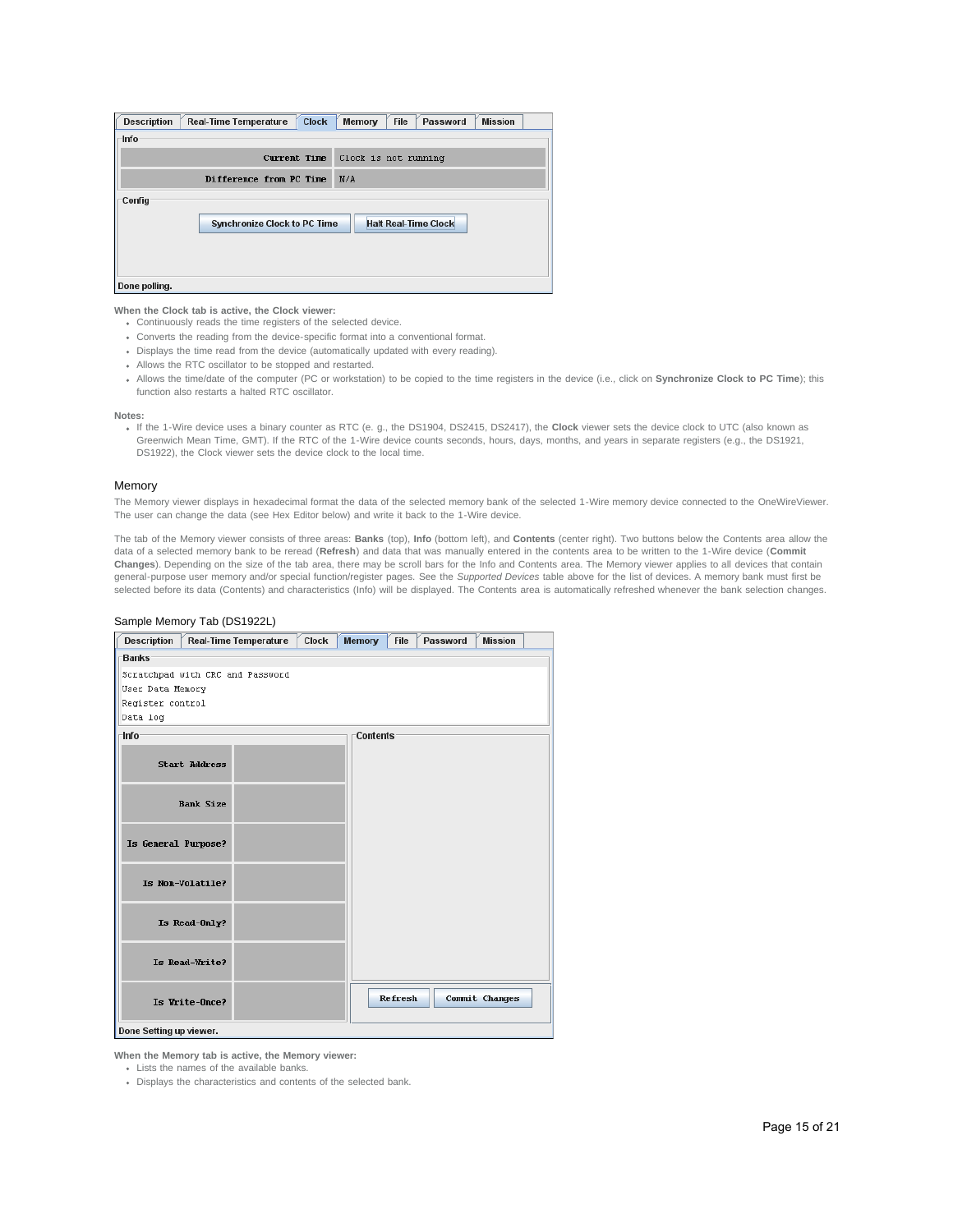- Allows the contents of the selected bank to be changed.
- Allows the new data to be copied to the selected bank.

## Sample Memory Tab with Scratchpad Selected

| <b>Description</b>               |                      | <b>Real-Time Temperature</b> | <b>Clock</b> | <b>Memory</b> | <b>File</b> |         | Password                                        | <b>Mission</b> |             |  |  |
|----------------------------------|----------------------|------------------------------|--------------|---------------|-------------|---------|-------------------------------------------------|----------------|-------------|--|--|
| <b>Banks</b>                     |                      |                              |              |               |             |         |                                                 |                |             |  |  |
| Scratchpad with CRC and Password |                      |                              |              |               |             |         |                                                 |                |             |  |  |
| User Data Memory                 |                      |                              |              |               |             |         |                                                 |                |             |  |  |
| Register control                 |                      |                              |              |               |             |         |                                                 |                | TA1 TA2 E/S |  |  |
| Data log                         |                      |                              |              |               |             |         |                                                 |                |             |  |  |
| Info                             |                      |                              |              | Contents      |             |         |                                                 |                |             |  |  |
|                                  |                      |                              |              |               |             |         | Page 0 (0H) [Target address, offset 00 02 80]   |                |             |  |  |
|                                  | <b>Start Address</b> | 0H                           |              |               |             |         | 40 35 17 09 11 11 0A 00 00 00 00 00 00 7E 00 00 |                |             |  |  |
|                                  |                      |                              |              |               |             |         | 00 FC 01 D1 70 C0 00 00 00 01 01 14 10 07 09 00 |                |             |  |  |
|                                  | <b>Bank Size</b>     | 32 bytes                     |              |               |             |         |                                                 |                |             |  |  |
|                                  |                      |                              |              |               |             |         |                                                 |                |             |  |  |
|                                  |                      |                              |              |               |             |         |                                                 |                |             |  |  |
| Is General Purpose?              |                      | false                        |              |               |             |         |                                                 |                |             |  |  |
|                                  |                      |                              |              |               |             |         |                                                 |                |             |  |  |
|                                  | Is Non-Volatile?     | false                        |              |               |             |         |                                                 |                |             |  |  |
|                                  |                      |                              |              |               |             |         |                                                 |                |             |  |  |
|                                  | Is Read-Only?        | false                        |              |               |             |         |                                                 |                |             |  |  |
|                                  |                      |                              |              |               |             |         |                                                 |                |             |  |  |
|                                  |                      |                              |              |               |             |         |                                                 |                |             |  |  |
|                                  | Is Read-Write?       | true                         |              |               |             |         |                                                 |                |             |  |  |
|                                  |                      |                              |              |               |             |         |                                                 |                |             |  |  |
|                                  | Is Write-Once?       | false                        |              |               |             | Refresh |                                                 | Commit Changes |             |  |  |
|                                  |                      |                              |              |               |             |         |                                                 |                |             |  |  |
| Done updating viewer contents.   |                      |                              |              |               |             |         |                                                 |                |             |  |  |

**Notes:**

- The number of the memory banks and their respective names depend on the type of the device viewed.
- . The display format in the content field varies with the device and memory bank selected. For most devices there are 2 x 16 bytes per page. With EPROM devices, there are n x 8 bytes (special function registers only). With the DS1977 the format is 2 x 32 bytes per page.
- If the selected memory bank is a scratchpad, the target address TA1, TA2, and the E/S byte (offset) are displayed above the scratchpad contents. With other memory banks and depending on the device, one will see device-specific information associated with a memory page.
- To write to the device, select the bytes to be changed in the Contents field, type new data, and click on Commit Changes. This method applies to all memory blocks shown in the Memory tab. The viewer will perform the necessary steps (e.g., write scratchpad, copy scratchpad) to update the device memory or register. See the section *Auxiliary Functions* text editor (hex/ASCII editor) for more details.
- Writing to an EPROM device requires a port adapter that supports 12V programming pulses.

#### File

The File viewer displays the file names and directory structure of the selected 1-Wire memory device connected to the OneWireViewer. The user can format the device, create/delete directories and files, edit files (see *Hex Editor and ASCII Editor*), resize files, and write them back to the 1-Wire device.

The File viewer supports the 1-Wire File Structure. (See application note 114, "[1-Wire File Structure.](http://www.maximintegrated.com/an114)") The tab of the File viewer consists of two areas: **Directory** (center left), and **File Contents** (center right). In addition, there are eight command buttons. The vertical bar between Directory and File Contents can be moved horizontally to change the size of the areas. Depending on the size of the file tab, there may be scroll bars for the Directory and File Contents area. The File viewer applies to all devices that contain general-purpose user memory. See the *Supported Devices* table above for the list of devices.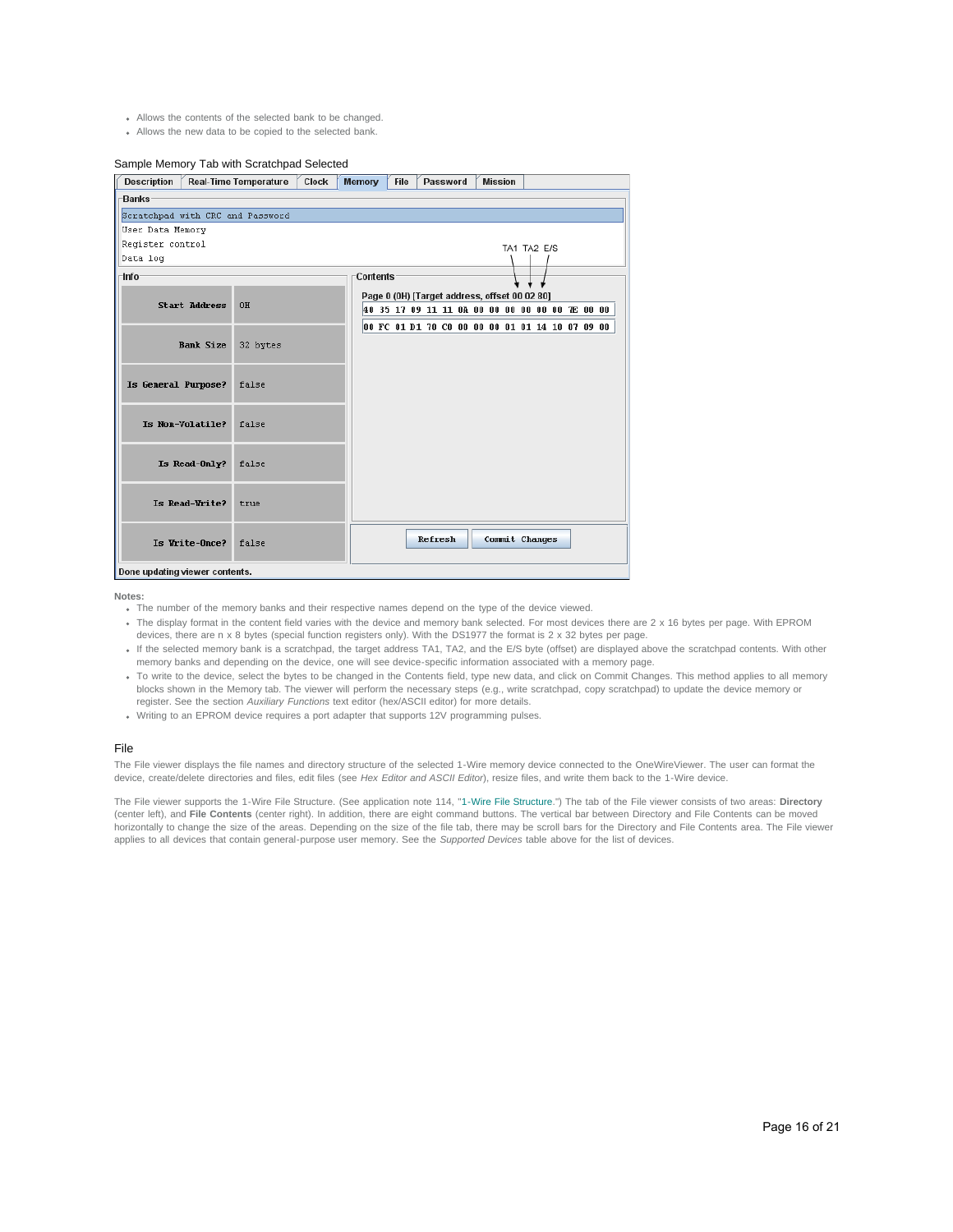## Sample File Tab (DS1922L)

| <b>Description</b>   | Clock<br><b>Real-Time Temperature</b> | Memory<br><b>File</b><br>Password | <b>Mission</b>     |
|----------------------|---------------------------------------|-----------------------------------|--------------------|
| <b>File Commands</b> |                                       |                                   |                    |
| <b>Format Device</b> | Create New Directory                  | <b>Create New File</b>            | Delete Selected    |
| <b>O</b> N/A         | <b>Hex</b><br>Ascii                   |                                   |                    |
|                      |                                       |                                   |                    |
|                      |                                       |                                   |                    |
|                      |                                       |                                   |                    |
|                      |                                       |                                   |                    |
|                      |                                       |                                   |                    |
| <b>Read Dir</b>      | <b>Read File</b>                      | Write File                        | <b>Resize File</b> |
| No FileSystem        |                                       |                                   |                    |

#### File Viewer Commands

**Format Devic**e (to create a root directory in the device)

The device must be formatted before files can be created. See application note 114 (cited above) for additional information. Formatting does not erase the memory. Data from previous sessions will eventually be overwritten.

#### **Create New Directory** (to create a file directory or subdirectory)

Directory names are up to four ASCII characters long.

#### **Create New File** (to create a file in the device)

File names are up to four ASCII characters plus a numeric extension in the range from 0 to 99. Certain extensions are reserved for special purposes, e.g., 100 for Append Files (EPROM devices only). (For more information see Table 1 in application note 114, "[1-Wire File Structure.](http://www.maximintegrated.com/an114)")

#### **Delete Selected** (to delete a file or directory)

This function deletes the entry of the file in the directory or removes a subdirectory. It does not erase the file contents. However, with the file entry or subdirectory removed, the file is no longer accessible through the **File** viewer. The file data can be recovered on the byte level through the Memory viewer (see above).

## **Read Dir** (to read the device directory)

Displays file and directory names.

## **Read File** (to read and display the contents of the selected file)

The file contents can be viewed as data bytes or as text. Click on the **Hex** or **Ascii** tab to change the view.

# **Write File** (to write changes to the device)

This function assumes that the *size* of the file has *not changed*. If the file size has changed, first use **Resize File** to specify the new file length. Write File includes an automatic readback for verification.

## **Resize File** (to change the size of a file)

This function allows specification of the number of bytes that will be used for the file. If the new size is lower than the number of characters (bytes) in the content area, the data will be truncated at the end. If the new size is too large, 00h bytes will be appended at the end of the file. A file first needs to be read before it can be resized.

## **When the File tab is active, the File viewer:**

- Provides access to various file and directory functions.
- Allows a file to be selected or a directory to be opened.
- Allows the file's contents and size to be changed.
- Allows the new contents to be written to the device.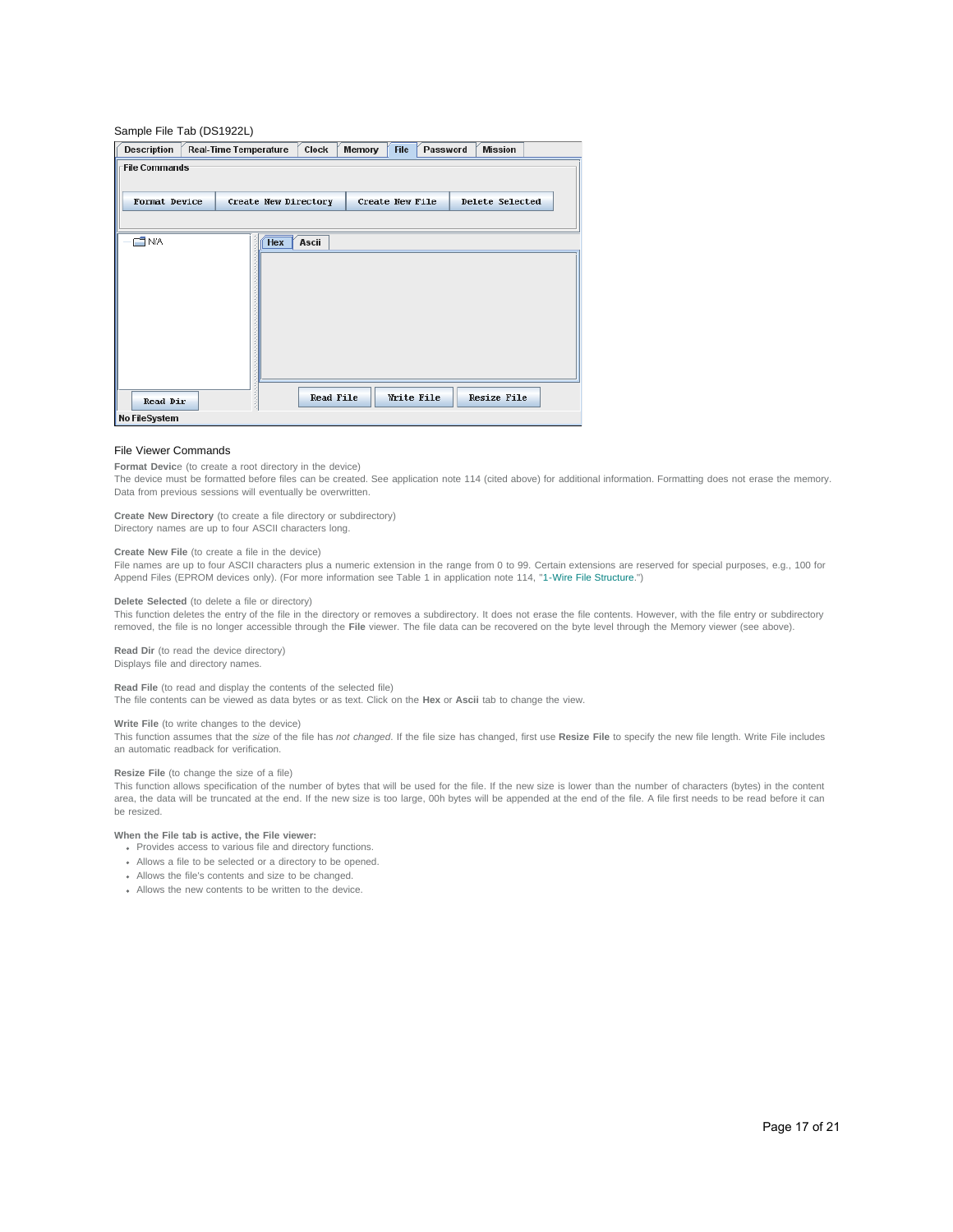#### Sample File Tab with Directory and File Data Displayed

| <b>Description</b>   |                | <b>Real-Time Temperature</b>                                 | <b>Clock</b>         | <b>File</b><br>Memory                                | Password   | <b>Mission</b>         |  |
|----------------------|----------------|--------------------------------------------------------------|----------------------|------------------------------------------------------|------------|------------------------|--|
| <b>File Commands</b> |                |                                                              |                      |                                                      |            |                        |  |
| Format Device        |                |                                                              | Create New Directory | <b>Create New File</b>                               |            | <b>Delete Selected</b> |  |
|                      |                |                                                              |                      |                                                      |            |                        |  |
| 名目                   |                |                                                              | Ascii<br>Hex         |                                                      |            |                        |  |
| ۰                    | ABC (28 bytes) | DEMO.0 (140 bytes)<br>TEST.1 (56 bytes)<br>TEST.2 (28 bytes) |                      | This is a directory test. The file size has changed. |            |                        |  |
| <b>Read Dir</b>      |                |                                                              |                      | <b>Read File</b>                                     | Write File | <b>Resize File</b>     |  |
| Done Reading File.   |                |                                                              |                      |                                                      |            |                        |  |

**Notes:**

- The 1-Wire File Structure allows multiple devices to be formatted as one cluster. For this reason when formatting a device, the device needs to be selected again, even if the File viewer already accesses it.
- Before data can be written to a file, the file must first be created as a new file.
- The file size is a multiple of 28 bytes (59 bytes with the DS1977). Changing the file size through Resize File automatically updates the file size in the display's directory area. Changing the file size to 0 bytes is equivalent to first deleting and then creating the same file again.
- A new file is filled with 00h bytes and has a size of 28 bytes (59 bytes with the DS1977).
- To create a file inside a directory, first click on the directory and then use the Create New File function.
- To change the contents of a file (hex as well as ASCII format), select the section (bytes/characters) to be changed, type the new contents, and click on Write File. If the file is edited on the **ASCII** tab, there will be an automatic resize when the file is written back to the device. See **Auxiliary Functions**, and sections *Hex Editor with File Viewer* and *ASCII Editor* for more details.
- Writing to an EPROM device requires a port adapter that supports 12V programming pulses.
- When accessing another device, the file contents area still shows data from the most recently accessed file.
- To copy data from a disk file to the File viewer and vice versa, use the editing, copy, and paste functions of the operating system.

# Auxiliary Functions

## Hex Editor

The Memory viewer allows the user to enter data in hex format. The File viewer expects hex input when the Hex tab is selected. There are three ways to use the hex editor:

- 1. **Change**: select one or more bytes and replace them with the same number of new bytes.
- 2. **Delete**: select one or more bytes and delete them.
- 3. **Insert**: position the cursor between bytes in the contents field and enter one or more bytes.

With special function registers or EPROM devices one should only change (overwrite) bytes, but not insert or delete bytes.

# **Hex Editor with Memory Viewer**

| <b>Editing</b>          | All fields with white background that are displayed in the Contents area of the viewer. Each field is treated as an independent entity. More than                                                                                                                                                                                                                                                                                                                                                                                                                                                                                   |
|-------------------------|-------------------------------------------------------------------------------------------------------------------------------------------------------------------------------------------------------------------------------------------------------------------------------------------------------------------------------------------------------------------------------------------------------------------------------------------------------------------------------------------------------------------------------------------------------------------------------------------------------------------------------------|
| area                    | one field can be updated before committing the changes.                                                                                                                                                                                                                                                                                                                                                                                                                                                                                                                                                                             |
| Changing                | Using the cursor, select a range of adjacent bytes in the editing area and type as many new bytes as are selected. Entering data overwrites the                                                                                                                                                                                                                                                                                                                                                                                                                                                                                     |
| data                    | selected range and changes the background color of the field to yellow. When finished, click on Commit Changes.                                                                                                                                                                                                                                                                                                                                                                                                                                                                                                                     |
| <b>Deleting</b><br>data | Using the cursor, select one or more adjacent bytes in the editing area and press the "delete" key on the keyboard. This removes as many<br>bytes as are selected in the editing area and changes the background color of the affected field to yellow. When finished, click on Commit<br>Changes. The viewer will ask for permission to pad the affected field(s) in the editing area with 00h bytes. This padding, however, does not<br>happen and data at the end of the affected field(s) remains unchanged. All other data in the field(s) is shifted to the left (lower address)<br>according to the number of bytes deleted. |
| Inserting               | Position the cursor in a field of the editing area and type the data to be inserted. This changes the background color of the field to yellow and                                                                                                                                                                                                                                                                                                                                                                                                                                                                                   |
| data                    | shifts existing data to the right of the cursor <i>out of the field</i> , where it is lost. When finished, click on Commit Changes.                                                                                                                                                                                                                                                                                                                                                                                                                                                                                                 |
| Verifying<br>data       | Click the Refresh button and scroll to the updated field in the editing area.                                                                                                                                                                                                                                                                                                                                                                                                                                                                                                                                                       |
| Error                   | Numbers from 0 to 9 and characters (upper/lower case) from A to F are accepted. Other characters can be entered in the editing area, but are                                                                                                                                                                                                                                                                                                                                                                                                                                                                                        |
| handling                | not written to the device. Spaces are optional between bytes; they are taken as delimiters.                                                                                                                                                                                                                                                                                                                                                                                                                                                                                                                                         |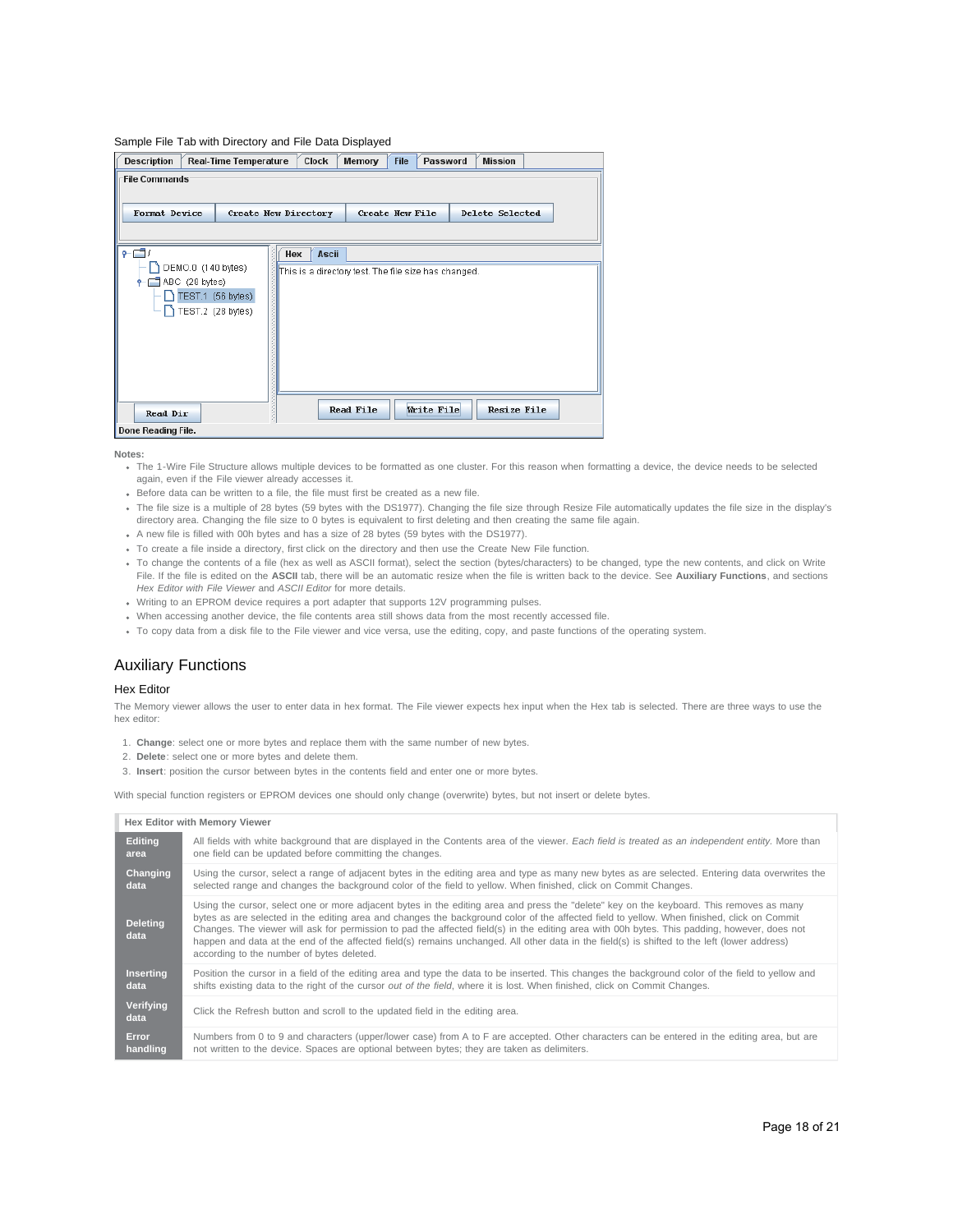#### **Hex Editor with File Viewer Editing Area** Multiple rows of 16 bytes each in the Hex tab of the viewer; the last row can be shorter (partially editable). *Each row is treated as an independent entity.* More than one row can be updated before committing the changes. Use the Resize button to set the size of the editing area, as needed. The description below assumes that the editing area contains data, which was obtained by selecting a file in the directory area and then clicking the Read File button. **Changing data** Using the cursor, select a range of adjacent bytes in the editing area and type as many new bytes as are selected. Entering data overwrites the selected range and changes the background color of the row to yellow. When finished, click on Write File. **Deleting data** Using the cursor, select one or more adjacent bytes in the editing area and press the "delete" key on the keyboard. This removes as many bytes as are selected in the editing area and changes the background color of the affected field to yellow. When finished, click on Write File. There is no padding at the end, and data deleted at the end remains unchanged. All other data in the row(s) is shifted to the left (lower address) according to the number of bytes deleted. **Inserting data** Position the cursor in a row of the editing area and type the data to be inserted. This changes the background color of the field to yellow and shifts existing data to the right of the cursor out of the row, where it is lost. When finished, click on Write File. **Verifying** After writing, the file is automatically read back and its data is displayed. **Error handling** Numbers from 0 to 9 and characters (upper/lower case) from A to F are accepted. Other characters can be entered in the editing area, but an error message appears if there is an attempt to write the file to the device. Spaces are optional between bytes; they are taken as delimiters.

#### **ASCII Editor (File Viewer Only)**

| Editing<br>area          | This is a large blank field in the ASCII tab of the viewer. The size of the file can be changed using the Resize button. The description below<br>assumes that the editing area is filled with "blanks" or contains data, which was obtained by selecting a file in the directory area and then<br>clicking Read File. |
|--------------------------|------------------------------------------------------------------------------------------------------------------------------------------------------------------------------------------------------------------------------------------------------------------------------------------------------------------------|
| Changing<br>data         | Using the cursor, select a range of adjacent characters in the editing area and type as many new characters as are selected. Entering data<br>overwrites the selected range. When finished, click Write File.                                                                                                          |
| <b>Deleting</b><br>data  | Using the cursor, select one or more adjacent characters in the editing area and press the "delete" key on the keyboard. This removes as many<br>characters as are selected in the editing area. When finished, click on Write File. Instead of padding at the end, the file is automatically resized.                 |
| <b>Inserting</b><br>data | Position the cursor in the editing area and type the text to be inserted. No text is deleted. When finished, click on Write File. The file is<br>automatically resized.                                                                                                                                                |
| Verifying<br>data        | After writing, the file is automatically read back and its data is displayed.                                                                                                                                                                                                                                          |
| Error<br>handling        | All characters are accepted, including those that are not found on the English keyboard.                                                                                                                                                                                                                               |

# Appendix A. 1-Wire Port Adapters

The following table lists the 1-Wire adapters that the OneWireViewer supports. The name shown in the Short Reference column is used to identify a category of adapter during the program setup. The DS9097E is a legacy adapter that relies on the bit timing of the UART that is controlling the COM port. This method is described in application note 214, ["Using a UART to Implement a 1-Wire Bus Master.](http://www.maximintegrated.com/an214)"

| 1-Wire Port Adapter Table |                        |                                                            |                                                                     |  |  |  |  |  |
|---------------------------|------------------------|------------------------------------------------------------|---------------------------------------------------------------------|--|--|--|--|--|
| Port Type                 | <b>Short Reference</b> | <b>Ordering Part Number</b>                                | <b>Extended Features</b>                                            |  |  |  |  |  |
| COM                       | <b>DS9097U</b>         | DS9097U-009#<br>DS9097U-S09#<br>DS1411-009#<br>DS1411-S09# | Overdrive, power delivery, built-in serial number (009-suffix only) |  |  |  |  |  |
| COM                       | <b>DS9097U</b>         | DS9097U-E25#                                               | Overdrive, power delivery, EPROM programming (12V)                  |  |  |  |  |  |
| COM                       | DS9097E*               | DS9097E#                                                   | EPROM programming (12V)                                             |  |  |  |  |  |
| COM                       | DS9097E*               | DS9097#<br>DS1413#                                         | None                                                                |  |  |  |  |  |
| <b>USB</b>                | <b>DS9490</b>          | DS9490B#<br>DS9490R#                                       | Overdrive, power delivery, built-in serial number                   |  |  |  |  |  |
| <b>USB</b>                | <b>DS9481R</b>         | DS9481R-3C7+                                               | Overdrive, power delivery, EPROM programming (12V, 7V)              |  |  |  |  |  |

\*Not recommended for new designs.

## Extended Features

## **Overdrive**

The standard 1-Wire data rate is 15.3kbps. All iButtons and 1-Wire devices support this communication speed. Most 1-Wire devices also support overdrive speed, which is typically 125kbps.

# Power Delivery

Most iButtons and 1-Wire devices are parasite powered. This means that they derive their operating energy from the 1-Wire net during communication. Some devices, however, require more energy than can be accumulated in this fashion. For these devices, choose an adapter with the power-delivery feature.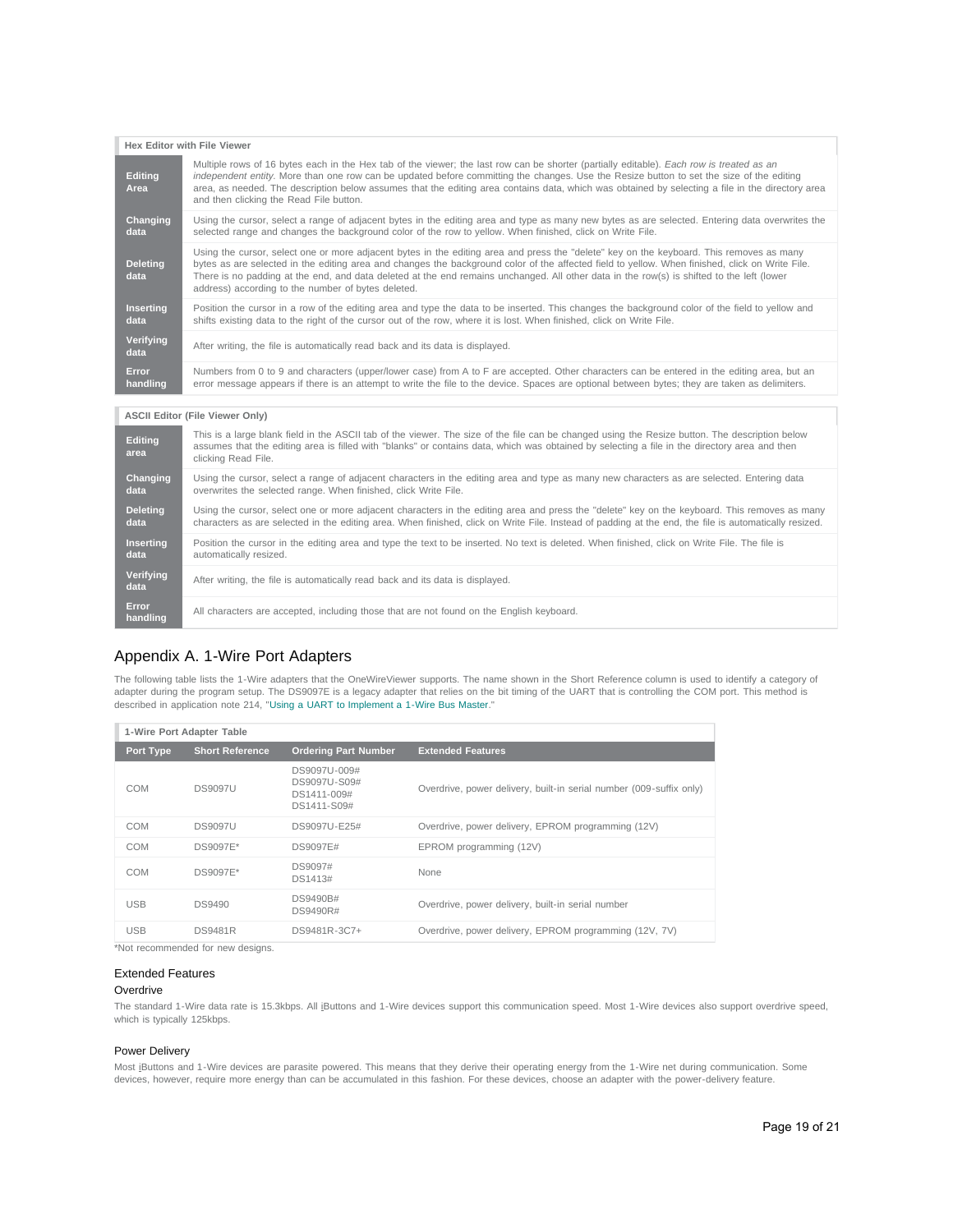## EPROM Programming

iButton and 1-Wire devices that are one-time-programmable (OTP) incorporate technology called electrically programmable read only memory (EPROM). EPROM programming requires 12V programming for writing. Although all adapters can read an EPROM jButton, only adapters with EPROM programming capability can write to them.

## **NetAdapter**

The NetAdapter is a virtualized 1-Wire adapter. Using TCP/IP protocol, it is possible for the OneWireViewer to communicate through a 1-Wire adapter attached to another PC, as long as both PCs are connected through a TCP/IP network. Another requirement is that the other PC must be running a small host program, such as the "StartNetAdapterHost" demo program found in the [1-Wire API for Java Software Development Kit.](http://www.maximintegrated.com/products/ibutton/software/1wire/1wire_api.cfm) It is recommended that suitable software drivers for the 1- Wire adapter be installed on the host PC, such as the [1-Wire Drivers.](http://www.maximintegrated.com/products/ibutton/software/tmex/) For a more in-depth discussion on this, please see application note 193, ["Extending 1-Wire](http://www.maximintegrated.com/an193) [Range with Network Proxies](http://www.maximintegrated.com/an193)."

On the host PC where the 1-Wire adapter of interest resides, the StartNetAdapterHost Java program should be run from a command line. This is done by simply copying the program and the OneWireAPI.jar file to a directory and typing the following example command-line parameters:

java -cp .;OneWireAPI.jar StartNetAdapterHost -adapterName {DS9490} -adapterPort USB1 -listenPort 6161 -secret secret

This sets up the host program to communicate to a DS9490 on USB1 and allows NetAdapter connections to it through the TCP/IP port of 6161 with the secret set to "secret". Then, on the client OneWireViewer, simply set up the NetAdapter as shown in the screen shot below. In the "Adapter Name" field, type in "NetAdapter". In the "Adapter Port" field, type in the IP address of the host computer, the TCP/IP socket port number, and the secret separated by colons.

# Example "Pick Adapter" Window

|   | Please pick an adapter             |  |  |  |  |  |  |  |  |
|---|------------------------------------|--|--|--|--|--|--|--|--|
| R | <b>NetAdapter</b><br>{DS9490}      |  |  |  |  |  |  |  |  |
|   | {DS9097E}<br>{DS9097U DS948X}      |  |  |  |  |  |  |  |  |
|   | <b>Port Information</b>            |  |  |  |  |  |  |  |  |
|   | Port Type Network 'Hostname: Port' |  |  |  |  |  |  |  |  |
|   | Select Port Please Select Port     |  |  |  |  |  |  |  |  |
|   |                                    |  |  |  |  |  |  |  |  |
|   | Default Port                       |  |  |  |  |  |  |  |  |
|   | <b>Adapter Name NetAdapter</b>     |  |  |  |  |  |  |  |  |
|   | Adapter Port 127.0.0.1:6161:secret |  |  |  |  |  |  |  |  |
|   | <b>Refresh Adapter List</b>        |  |  |  |  |  |  |  |  |
|   | Cancel<br>OK                       |  |  |  |  |  |  |  |  |

1-Wire is a registered trademark of Maxim Integrated Products, Inc. iButton is a registered trademark of Maxim Integrated Products, Inc. Excel is a registered trademark of Microsoft Corporation. Hygrochron is a trademark of Maxim Integrated Products, Inc. Java is a registered trademark and registered service mark of Oracle and/or its affiliates. Thermochron is a registered trademark of Maxim Integrated Products, Inc.

| <b>Related Parts</b> |                                   |                     |
|----------------------|-----------------------------------|---------------------|
| <b>DS1411</b>        | Serial Port iButton Holder        |                     |
| <b>DS2480B</b>       | Serial to 1-Wire Line Driver      | <b>Free Samples</b> |
| <b>DS2490</b>        | USB to 1-Wire Bridge Chip         |                     |
| DS9097U-009          | Universal 1-Wire COM Port Adapter |                     |
| <b>DS9097U-E25</b>   | Universal 1-Wire COM Port Adapter |                     |
| <b>DS9097U-S09</b>   | Universal 1-Wire COM Port Adapter |                     |
| <b>DS9490</b>        | USB to 1-Wire/iButton Adapter     |                     |
|                      |                                   |                     |

#### **More Information**

For Technical Support: <http://www.maximintegrated.com/support> For Samples: <http://www.maximintegrated.com/samples>

Other Questions and Comments: <http://www.maximintegrated.com/contact>